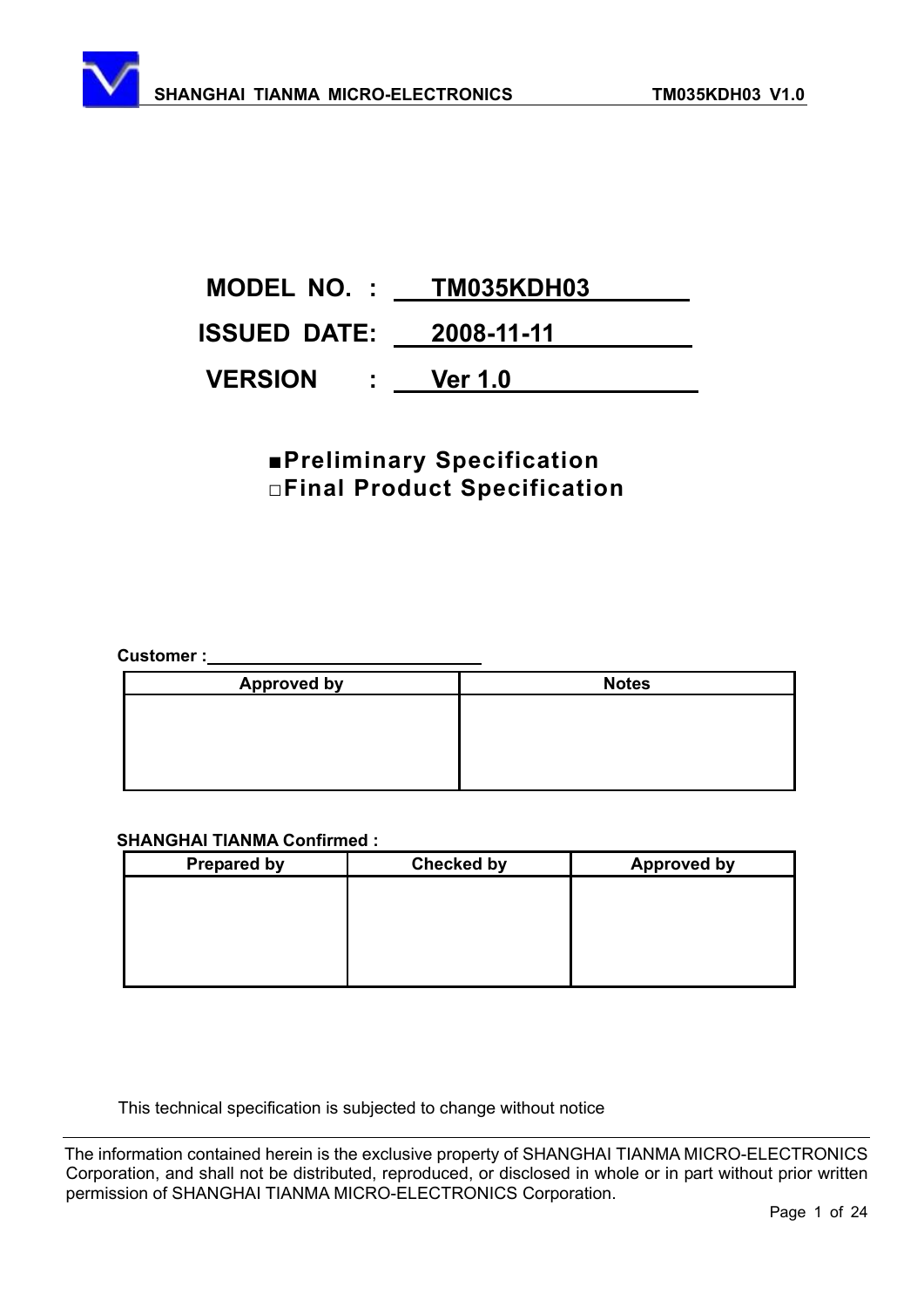

# SHANGHAI TIANMA MICRO-ELECTRONICS

# **Table of Contents**

| 3               |  |
|-----------------|--|
| $\overline{4}$  |  |
| $5^{\circ}$     |  |
| 6               |  |
| $7\overline{ }$ |  |
| 8               |  |
| 9               |  |
|                 |  |
|                 |  |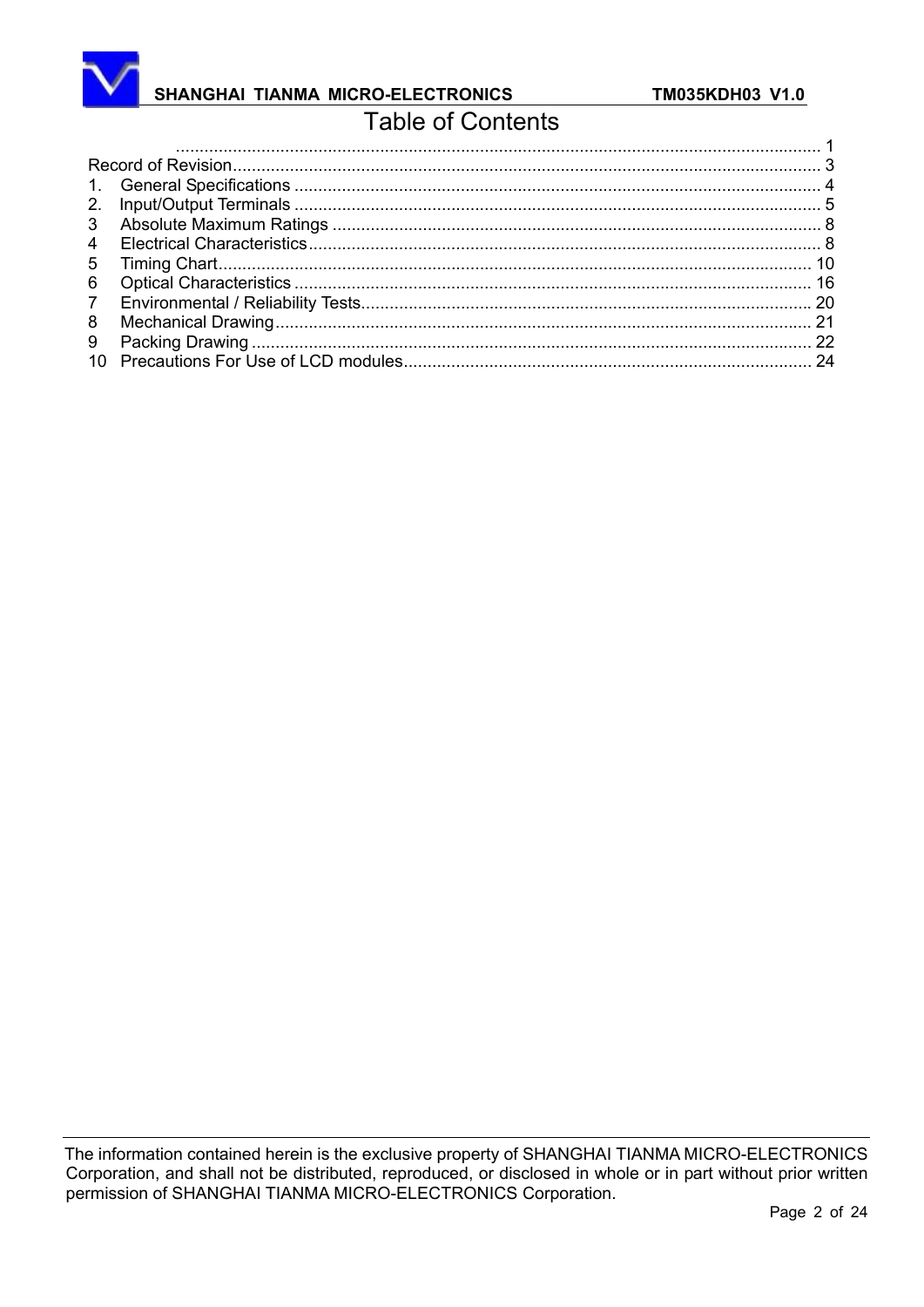



### **Record of Revision**

| Rev   | <b>Issued Date</b> | <b>Description</b>   | Editor   |
|-------|--------------------|----------------------|----------|
| $1.0$ | 2008-10-28         | Preliminary release. | Lei Peng |
|       |                    |                      |          |
|       |                    |                      |          |
|       |                    |                      |          |
|       |                    |                      |          |
|       |                    |                      |          |
|       |                    |                      |          |
|       |                    |                      |          |
|       |                    |                      |          |
|       |                    |                      |          |
|       |                    |                      |          |
|       |                    |                      |          |
|       |                    |                      |          |
|       |                    |                      |          |
|       |                    |                      |          |
|       |                    |                      |          |
|       |                    |                      |          |
|       |                    |                      |          |
|       |                    |                      |          |
|       |                    |                      |          |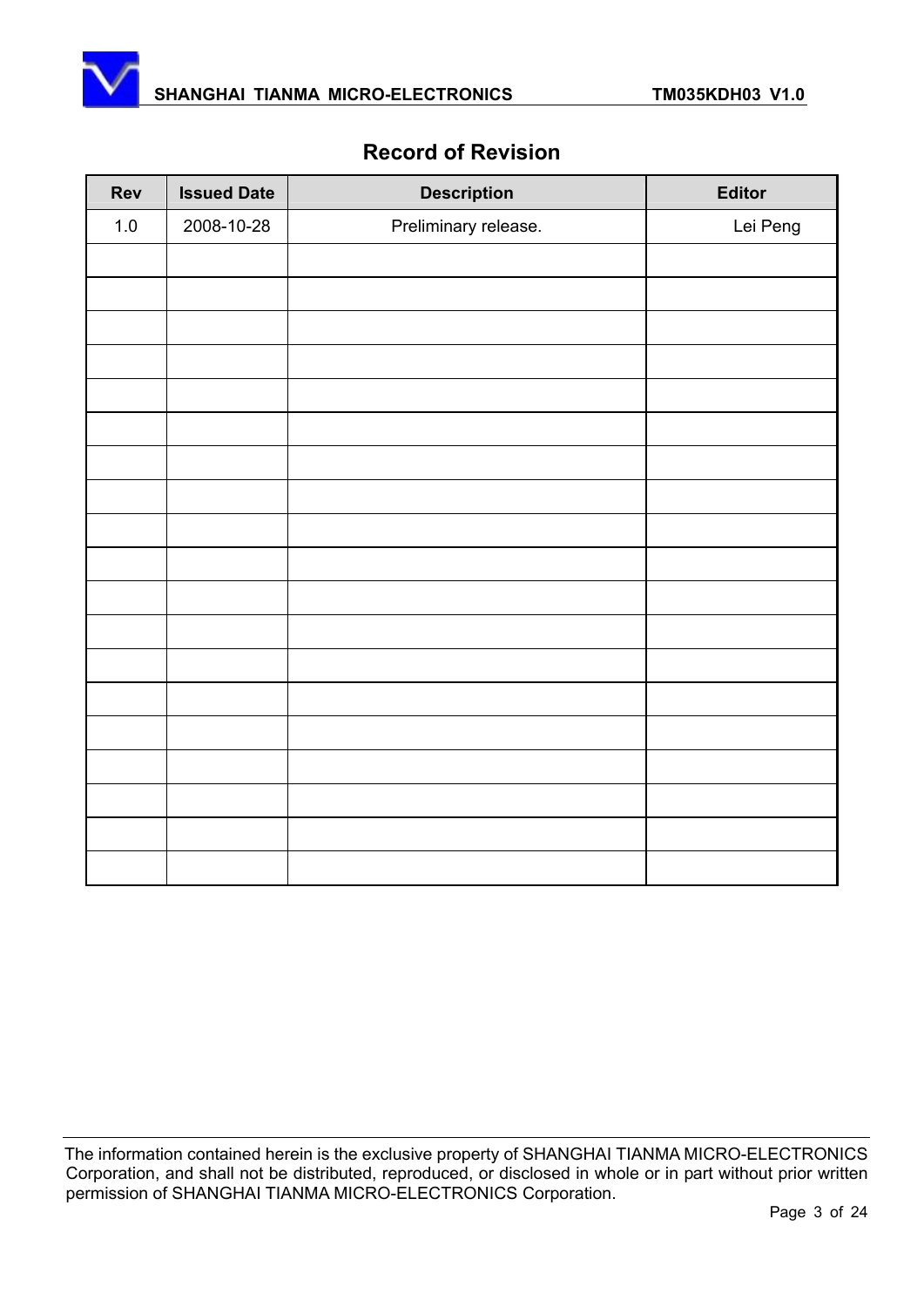

# **1. General Specifications**

|                 | Feature                               |                        |  |
|-----------------|---------------------------------------|------------------------|--|
|                 | <b>Size</b>                           | 3.5inch                |  |
|                 | Resolution                            | 320(RGB) X 240         |  |
|                 | Interface                             | <b>RGB</b>             |  |
|                 | <b>Color Depth</b>                    | 24bit                  |  |
|                 | Technology type                       | a-Si                   |  |
| Display Spec.   | Pixel pitch (mm)                      | $0.219 \times 0.219$   |  |
|                 | Display colors                        | 16.7M Dithering        |  |
|                 | <b>Pixel Configuration</b>            | R.G.B. Vertical Stripe |  |
|                 | Display Mode                          | TM with Normally White |  |
|                 | <b>Surface Treatment</b>              | НC                     |  |
|                 | <b>Gray Scale Inversion Direction</b> | 6 CLOCK                |  |
|                 | $LCM (W \times H \times D) (mm)$      | 76.9*63.9*3.15         |  |
| Mechanical      | Active Area(mm)                       | 70.08 x 52.56          |  |
| Characteristics | With /Without TSP                     | <b>Without TSP</b>     |  |
|                 | Weight (g)                            | 29.3                   |  |
|                 | <b>LED Numbers</b>                    | 6 LED <sub>s</sub>     |  |

Note 1: Viewing direction for best image quality is different from TFT definition, there is a 180 degree shift.

Note 2: Requirements on Environmental Protection: RoHS

Note 3: LCM weight tolerance: +/- 5%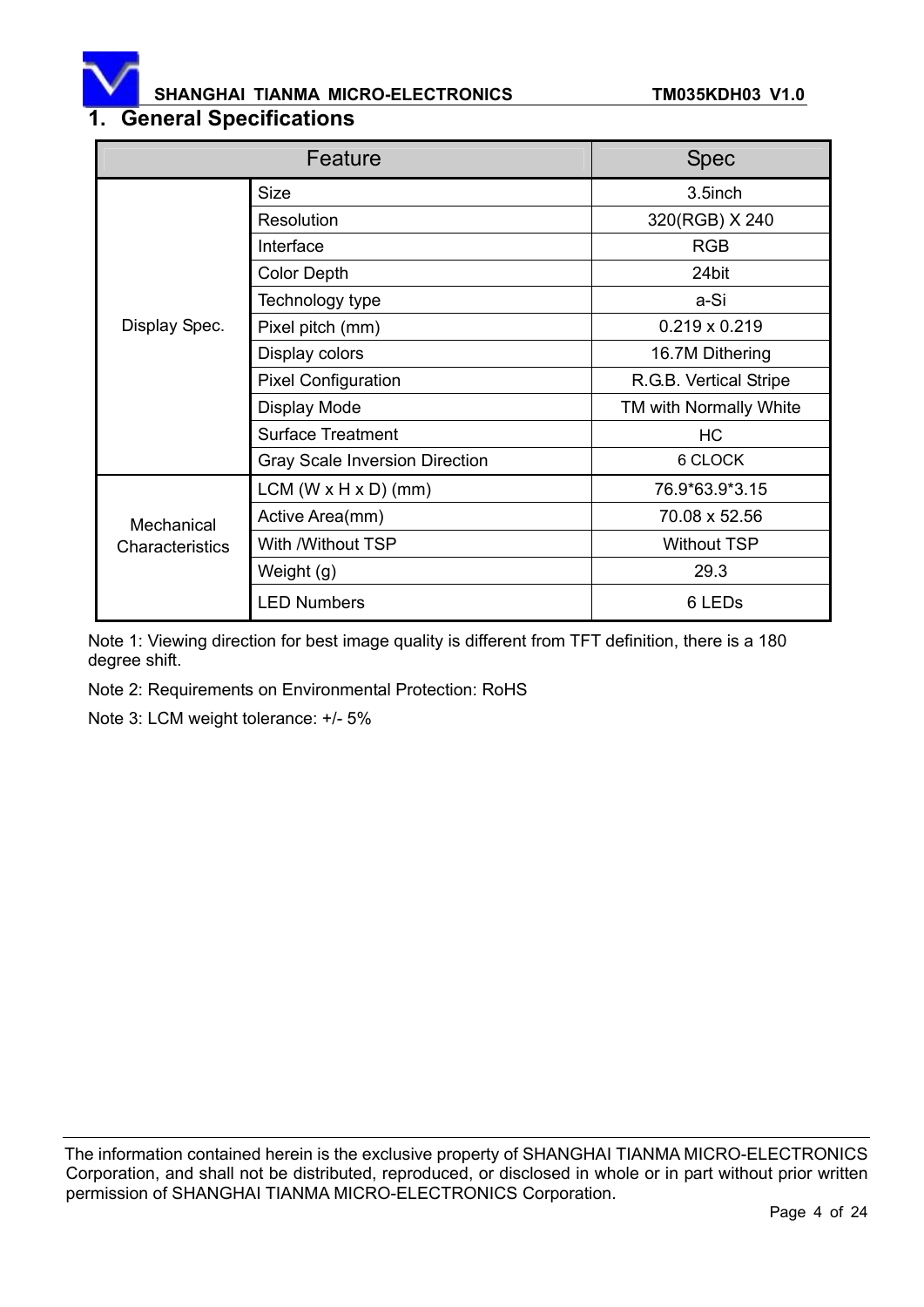# **2. Input/Output Terminals**

#### **2.1 TFT LCD Panel** Matching connector of Hirose H23-45S-0.3SHW

| <b>No</b>      | <b>Symbol</b>   | I/O/P                    | <b>Description</b>             | <b>Remarks</b> |  |  |
|----------------|-----------------|--------------------------|--------------------------------|----------------|--|--|
| 1              | LED_Cathode     | P                        | LED Cathode                    | Note2-1        |  |  |
| $\overline{2}$ | LED_Cathode     | P                        | LED_Cathode                    |                |  |  |
| 3              | LED_Anode       | P                        | LED Anode                      |                |  |  |
| 4              | LED Anode       | P                        | LED Anode                      |                |  |  |
| 5              | <b>NC</b>       | ÷,                       | No Connect                     |                |  |  |
| 6              | <b>NC</b>       | $\overline{\phantom{a}}$ | No Connect                     |                |  |  |
| $\overline{7}$ | <b>NC</b>       | $\overline{\phantom{0}}$ | No Connect                     |                |  |  |
| 8              | <b>RESET</b>    | I                        | Reset                          |                |  |  |
| 9              | <b>SPENA</b>    | T                        | Serial port data enable signal |                |  |  |
| 10             | <b>SPCK</b>     | I                        | <b>SPI Serial Clock</b>        |                |  |  |
| 11             | <b>SPDA</b>     | I/O                      | SPI Serial Data Input/output   |                |  |  |
| 12             | <b>D00</b>      | T                        | Data 00                        | Note 2-2       |  |  |
| 13             | D01             | I                        | Data 01                        | Note 2-2       |  |  |
| 14             | D <sub>02</sub> | I                        | Data 02                        | Note 2-2       |  |  |
| 15             | D <sub>03</sub> | T                        | Data 03                        | Note 2-2       |  |  |
| 16             | D04             | I                        | Data 04                        | Note 2-2       |  |  |
| 17             | D05             | I                        | Data 05                        | Note 2-2       |  |  |
| 18             | D06             | I                        | Data 06                        | Note 2-2       |  |  |
| 19             | D07             | I                        | Data 07                        | Note 2-2       |  |  |
| 20             | D08             | I                        | Data 08                        | Note 2-2       |  |  |
| 21             | D <sub>09</sub> | L                        | Data 09                        | Note 2-2       |  |  |
| 22             | D <sub>10</sub> | L                        | Data 10                        | Note 2-2       |  |  |
| 23             | D11             | $\mathsf{I}$             | Data 11                        | Note 2-2       |  |  |
| 24             | D <sub>12</sub> | I                        | Data 12                        | Note 2-2       |  |  |
| 25             | D <sub>13</sub> | L                        | Data 13                        | Note 2-2       |  |  |
| 26             | D <sub>14</sub> | I                        | Data 14                        | Note 2-2       |  |  |
| 27             | D <sub>15</sub> | $\mathbf{I}$             | Data 15                        | Note 2-2       |  |  |
| 28             | D <sub>16</sub> | I                        | Data 16                        | Note 2-2       |  |  |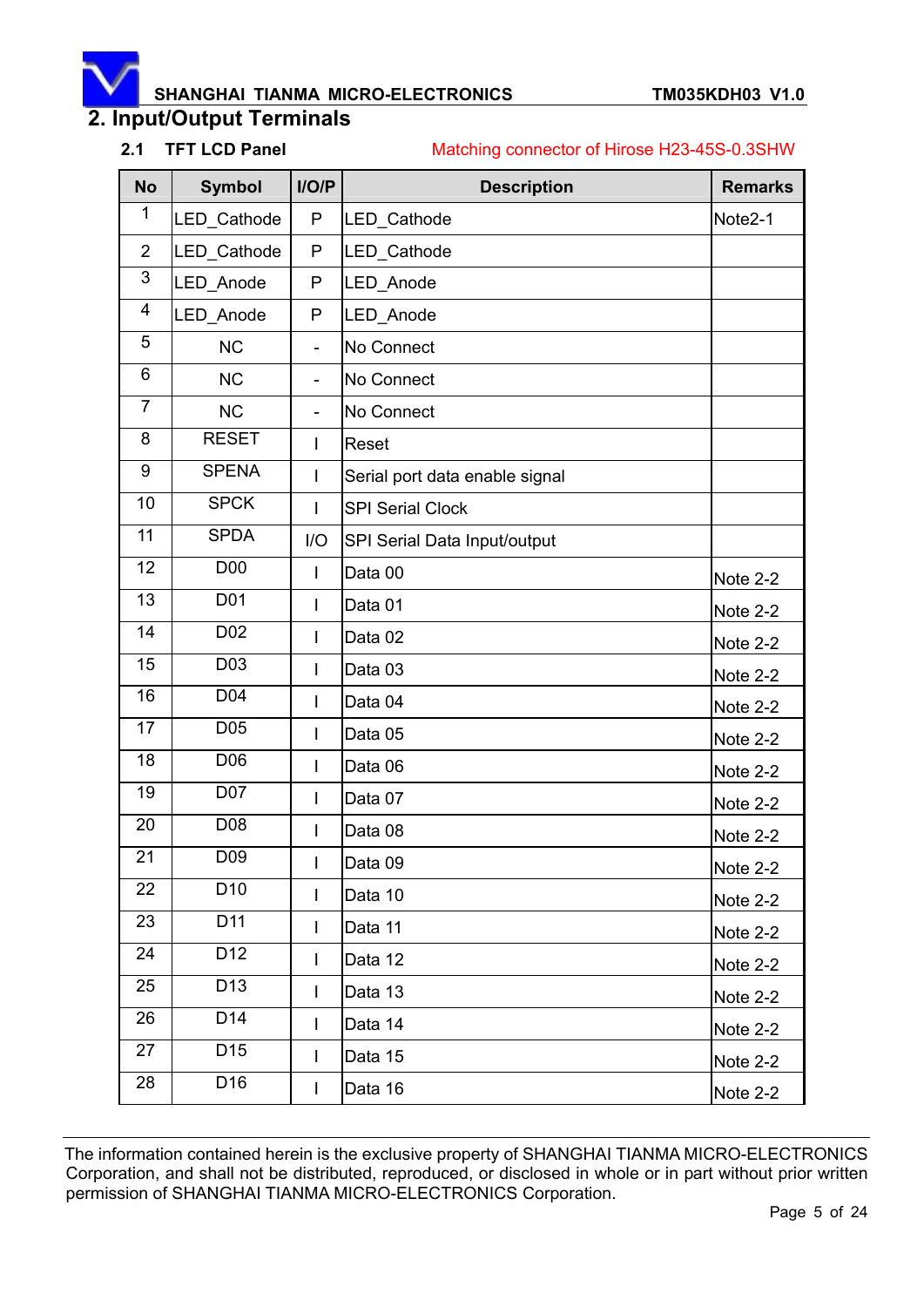|    |                        |                          | SHANGHAI TIANMA MICRO-ELECTRONICS | TM035KDH03 V1.0 |
|----|------------------------|--------------------------|-----------------------------------|-----------------|
| 29 | D <sub>17</sub>        | L                        | Data 17                           | Note 2-2        |
| 30 | D <sub>18</sub>        | L                        | Data 18                           | Note 2-2        |
| 31 | D <sub>19</sub>        | T                        | Data 19                           | Note 2-2        |
| 32 | D <sub>20</sub>        | $\mathbf{I}$             | Data 20                           | Note 2-2        |
| 33 | D <sub>21</sub>        | $\mathsf{I}$             | Data 21                           | Note 2-2        |
| 34 | D <sub>22</sub>        | $\mathbf{I}$             | Data 22                           | Note 2-2        |
| 35 | D <sub>23</sub>        | $\mathbf{I}$             | Data 23                           | Note 2-2        |
| 36 | <b>HSYNC</b>           | I                        | Horizontal Synchronous Signal     |                 |
| 37 | <b>VSYNC</b>           | $\mathbf{I}$             | Vertical Synchronous Signal       |                 |
| 38 | <b>CLK</b>             | T                        | Data Clock                        |                 |
| 39 | <b>NC</b>              | $\overline{\phantom{a}}$ | No Connect                        |                 |
| 40 | <b>NC</b>              |                          | No Connect                        |                 |
| 41 | <b>VDD</b>             | P                        | power supply (3.3V)               |                 |
| 42 | <b>VDD</b>             | P                        | power supply (3.3V)               |                 |
| 43 | <b>NC</b>              | $\overline{\phantom{a}}$ | No Connect                        |                 |
| 44 | <b>NC</b>              |                          | No Connect                        |                 |
| 45 | <b>NC</b>              |                          | No Connect                        |                 |
| 46 | <b>NC</b>              |                          | No Connect                        |                 |
| 47 | <b>NC</b>              |                          | No Connect                        |                 |
| 48 | <b>NC</b>              |                          | No Connect                        |                 |
| 49 | NC                     |                          | No Connect                        |                 |
| 50 | NC                     |                          | No Connect                        |                 |
| 51 | $\overline{\text{NC}}$ |                          | No Connect                        |                 |
| 52 | <b>DEN</b>             | $\mathbf{I}$             | Data enabling signal              |                 |
| 53 | <b>GND</b>             | P                        | Ground                            |                 |
| 54 | <b>GND</b>             | P                        | Ground                            |                 |

Note2-1: I/O definition:

I----Input O----Output P----Power/Ground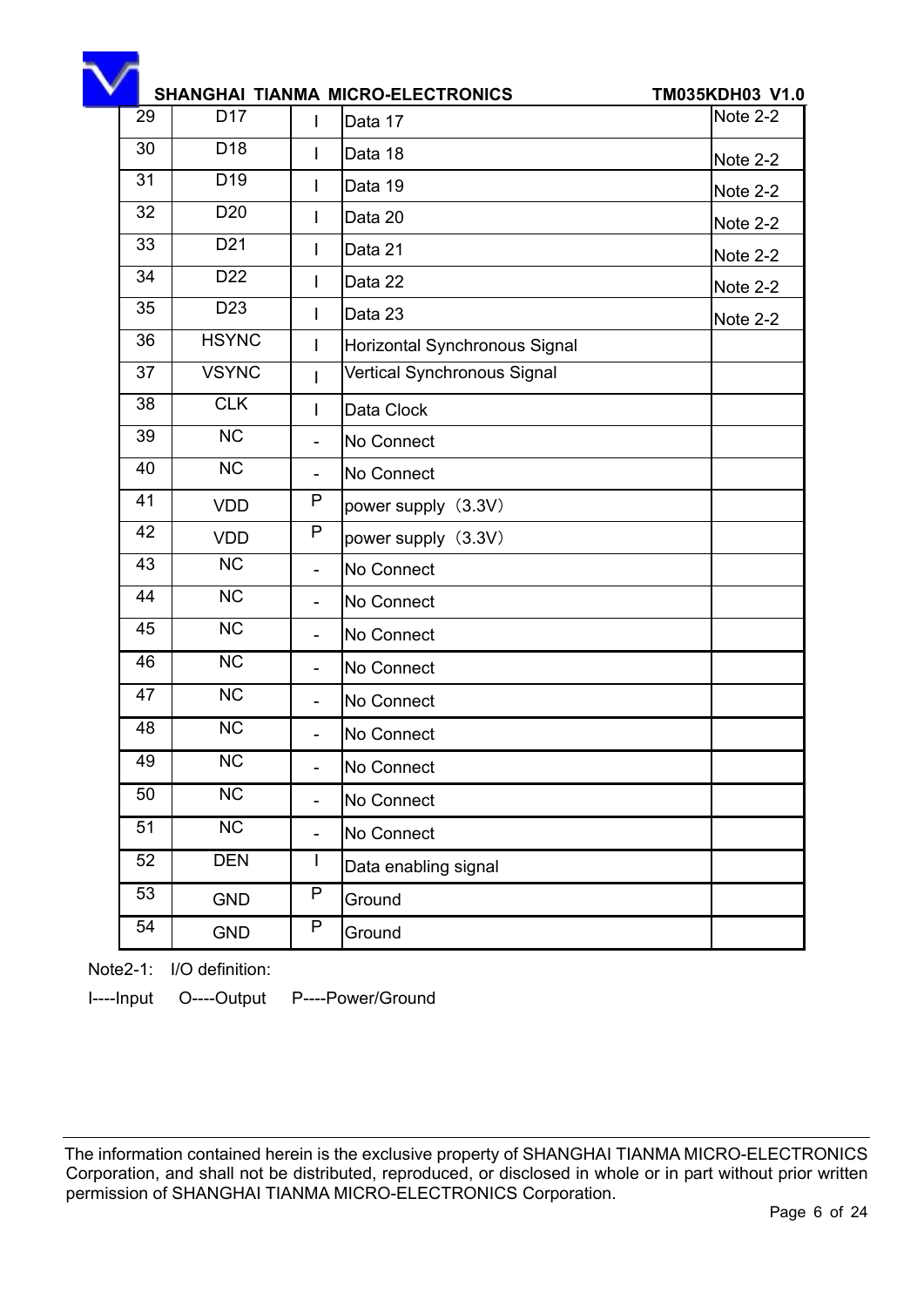

Note2-2:

| <b>Mode</b>  | D(23:16) | D(15:08)   | D(07:00)   | <b>HSYNC</b> | <b>VSYNC</b> |
|--------------|----------|------------|------------|--------------|--------------|
| ITU-R BT 656 | D(23:16) | <b>GND</b> | <b>GND</b> | <b>NC</b>    | <b>NC</b>    |
| ITU-R BT 601 | D(23:16) | <b>GND</b> | <b>GND</b> | <b>HSYNC</b> | <b>VSYNC</b> |
| 8 Bit RGB    | D(23:16) | <b>GND</b> | <b>GND</b> | <b>HSYNC</b> | <b>VSYNC</b> |
| 24 Bit RGB   | R(7:0)   | G(7:0)     | B(7:0)     | <b>HSYNC</b> | <b>VSYNC</b> |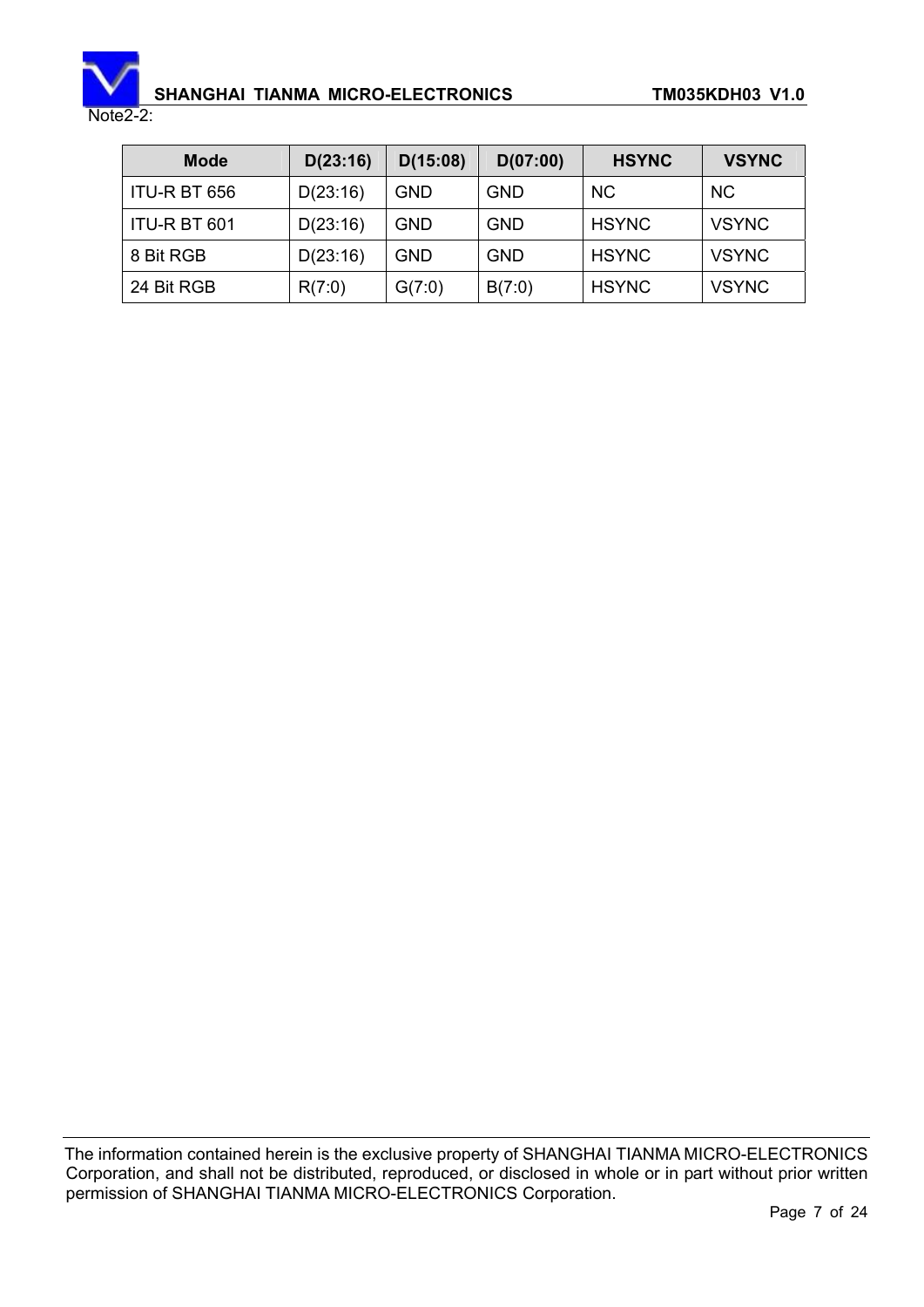

# **3 Absolute Maximum Ratings**

#### **3.1 Driving TFT LCD Panel Ta = 25<sup>°</sup>C**

| <b>Item</b>                  | Symbol     | <b>MIN</b> | <b>MAX</b> | Unit        | Remark |
|------------------------------|------------|------------|------------|-------------|--------|
| Supply Voltage               | VDD        | $-0.3$     | 5.0        |             |        |
| <b>Operating Temperature</b> | OPR        | $-20$      | 60         | $\sim$<br>◡ |        |
| Storage Temperature          | <b>STG</b> | $-30$      | 70         | $\sim$<br>◡ |        |

### **4 Electrical Characteristics**

#### **4.1 Driving TFT LCD Panel GND=0V, Ta=25<sup>°C</sup>**

|                          | Item              |                            | <b>MIN</b> | <b>TYP</b>               | <b>MAX</b> | <b>Unit</b> | <b>Remark</b> |
|--------------------------|-------------------|----------------------------|------------|--------------------------|------------|-------------|---------------|
| <b>Supply Voltage</b>    |                   | VDD                        | 3.0        | 3.3                      | 3.6        | V           |               |
| Input Signal             | Low Level         | $V_{IL}$                   | <b>GND</b> |                          | $0.2*VDD$  | V           |               |
| Voltage                  | High Level        | $V_{\text{IH}}$            | $0.8*VDD$  |                          | <b>VDD</b> | V           |               |
| <b>Output Signal</b>     | Low Level         | $V_{OL}$                   | <b>GND</b> |                          | $0.2*VDD$  | V           |               |
| Voltage                  | <b>High Level</b> | $V_{OH}$                   | $0.8*VDD$  | $\overline{\phantom{0}}$ | <b>VDD</b> | V           |               |
| (Panel+LSI)              |                   | <b>Black</b><br>Mode(60HZ) |            | TBD                      |            | mW          |               |
| <b>Power Consumption</b> |                   | Stand-by<br>Mode           |            | TBD                      |            | mW          |               |

#### **4.2 Driving Backlight**

|                                    |          |            |            |            |      | Ta= $25^{\circ}$ C |
|------------------------------------|----------|------------|------------|------------|------|--------------------|
| Item                               | Symbol   | <b>MIN</b> | <b>TYP</b> | <b>MAX</b> | Unit | Remark             |
| <b>Forward Current</b>             | IF       | $- -$      | 20         | 25         | mA   |                    |
| <b>Forward Current Voltage</b>     | V⊧       | 3.0        | 3.2        | 3.4        |      |                    |
| <b>Backlight Power Consumption</b> | $W_{BL}$ | $- -$      | 384        | 510        | mW   |                    |

Note 1: The figure below shows the connection of backlight LED.



Note 2: One LED :  $I_F = 20$  mA,  $V_F = 3.2V$ 

#### Note 3: The minimal life of LED : 20,000 hours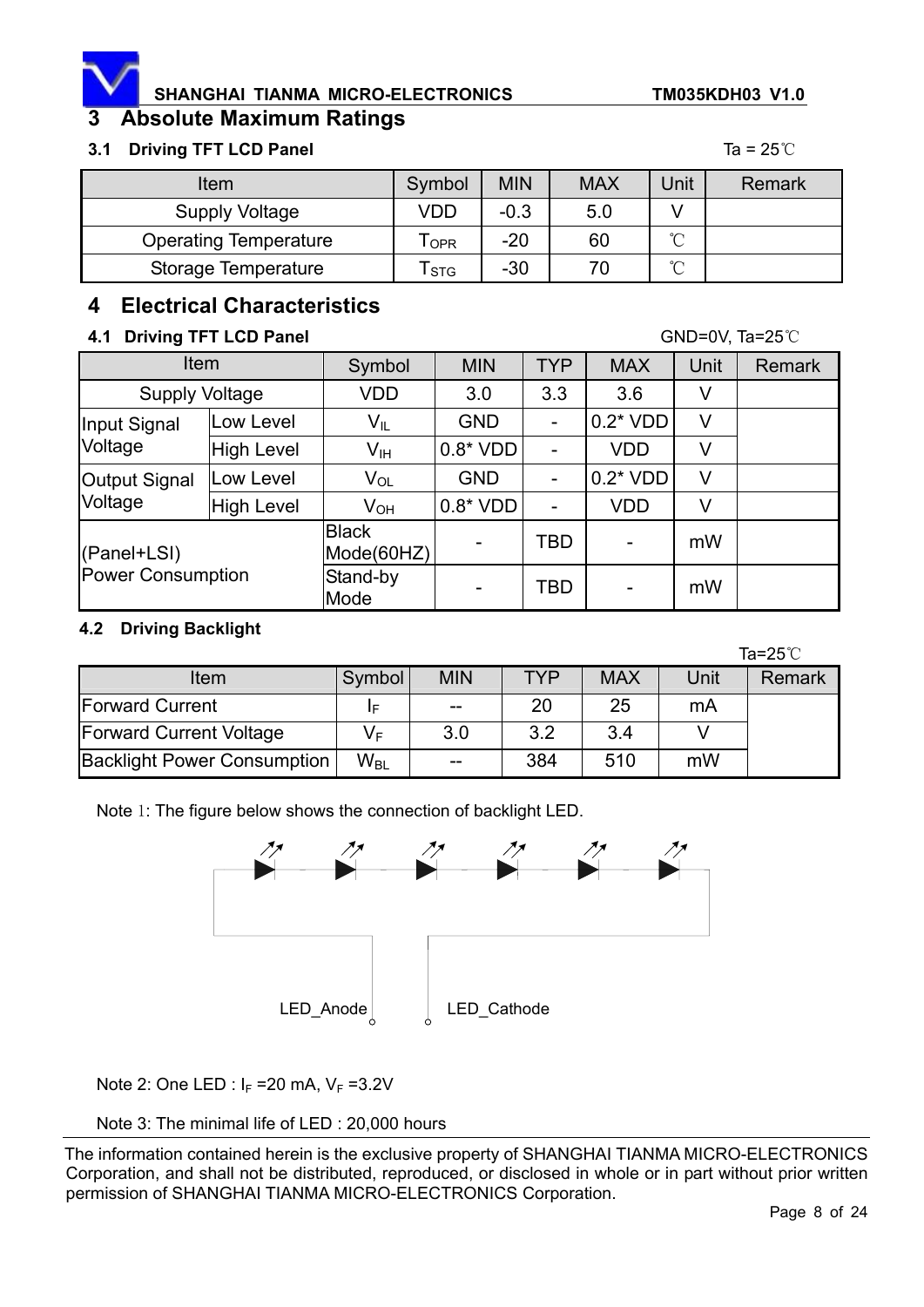

#### **4.3 Block Diagram**

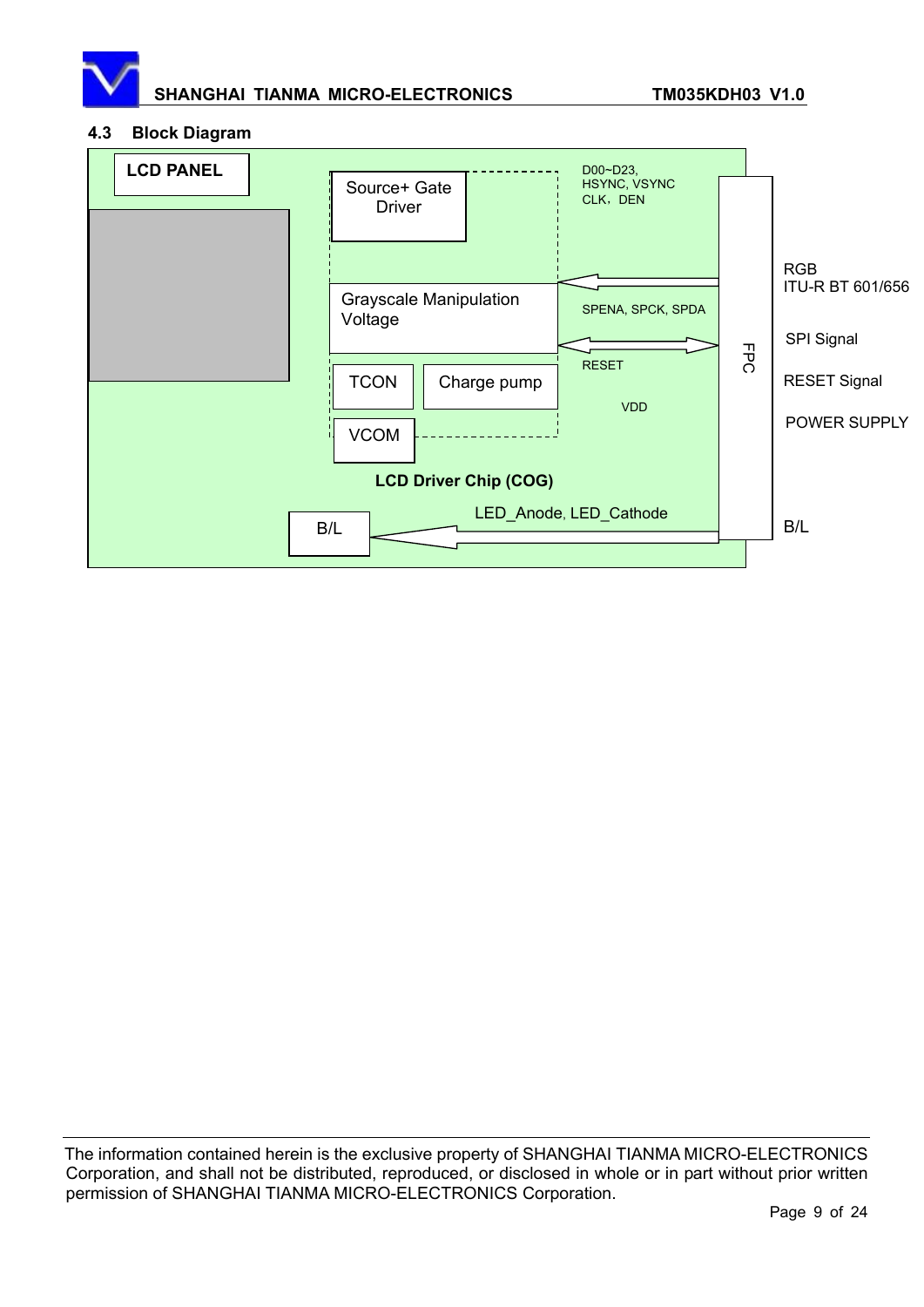#### **5 Timing Chart**

#### **5.1 Timing Parameter**

#### **5.1.1 AC Electrical Characteristics (VDD=3.3V, GND= 0V, Ta=25°C)**

| Parameter                | Symbol      | Min.            | Typ.                         | Max. | Unit       | Conditions      |
|--------------------------|-------------|-----------------|------------------------------|------|------------|-----------------|
| CLK clock time           | Tclk        |                 |                              | 35.7 | ns         | CLK=28MHz       |
| CLK pulse duty           | Tchw        | 40              | 50                           | 60   | $\%$       | Tclk            |
| <b>HSYNC to CLK</b>      | Thc         |                 | $\qquad \qquad \blacksquare$ | 1    | <b>CLK</b> |                 |
| <b>HSYNC</b> width       | Thwh        | 1               |                              |      | <b>CLK</b> |                 |
| <b>VSYNC</b> width       | Tvwh        | 1               |                              |      | Th         |                 |
| <b>HSYNC</b> period time | Th          | 60              | 63.56                        | 67   | <b>us</b>  |                 |
| VSYNC setup time         | Tvst        | 12 <sup>2</sup> |                              |      | ns         |                 |
| <b>VSYNC</b> hold time   | Tvhd        | 12              |                              |      | ns         |                 |
| HSYNC setup time         | Thst        | 12 <sup>2</sup> |                              | -    | ns         |                 |
| <b>HSYNC</b> hold time   | <b>Thhd</b> | 12 <sup>2</sup> |                              |      | ns         |                 |
| Data set-up time         | Tdsu        | 12              |                              |      | ns         | D[23:00] to CLK |
| Data hold time           | <b>Tdhd</b> | 12 <sup>2</sup> |                              | -    | ns         | D[23:00] to CLK |
| DEN setup time           | Tesd        | 12 <sup>2</sup> |                              |      | ns         | DEN to CLK      |

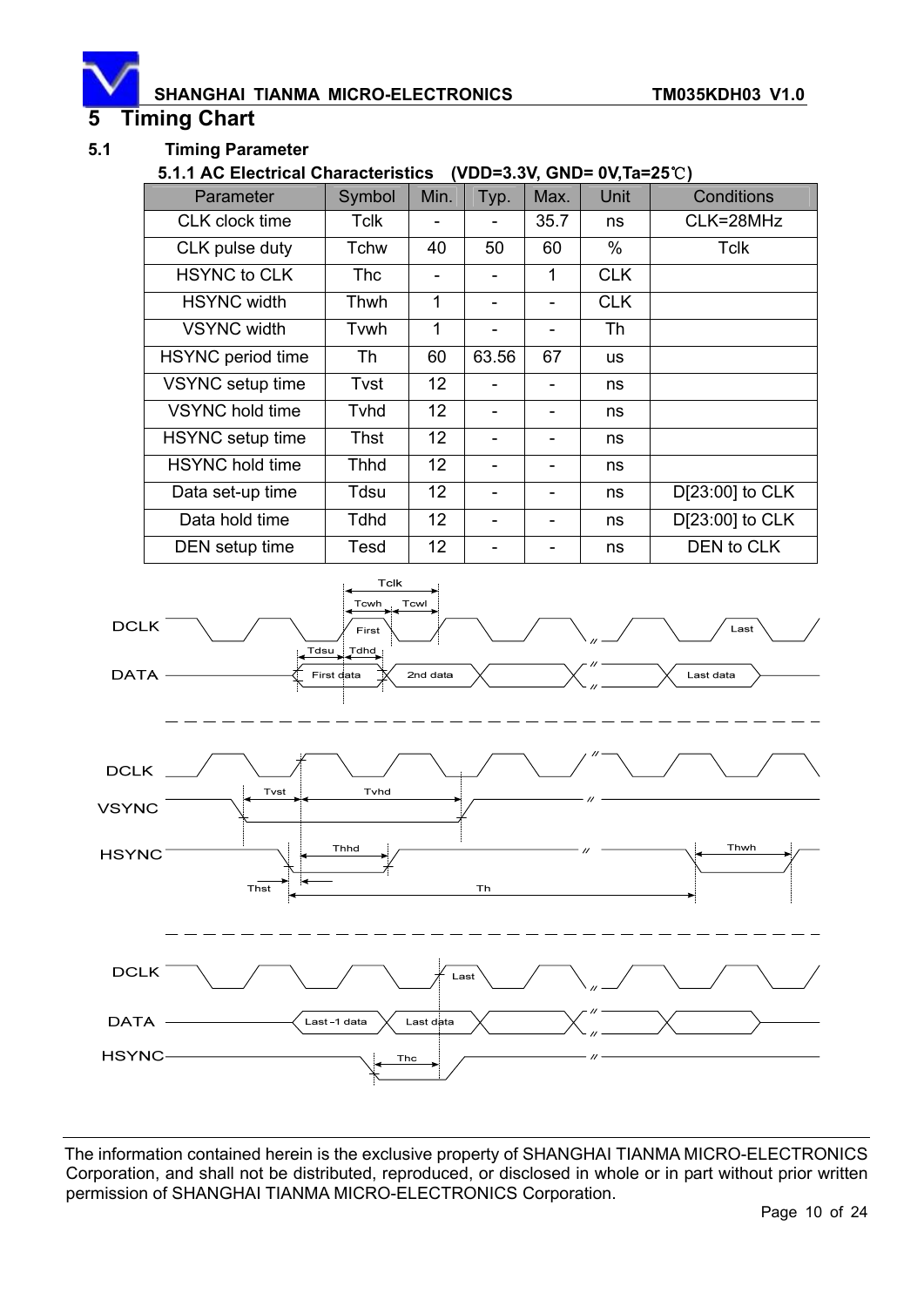

#### **5.2 24 bit RGB mode for 320RGB x 240**

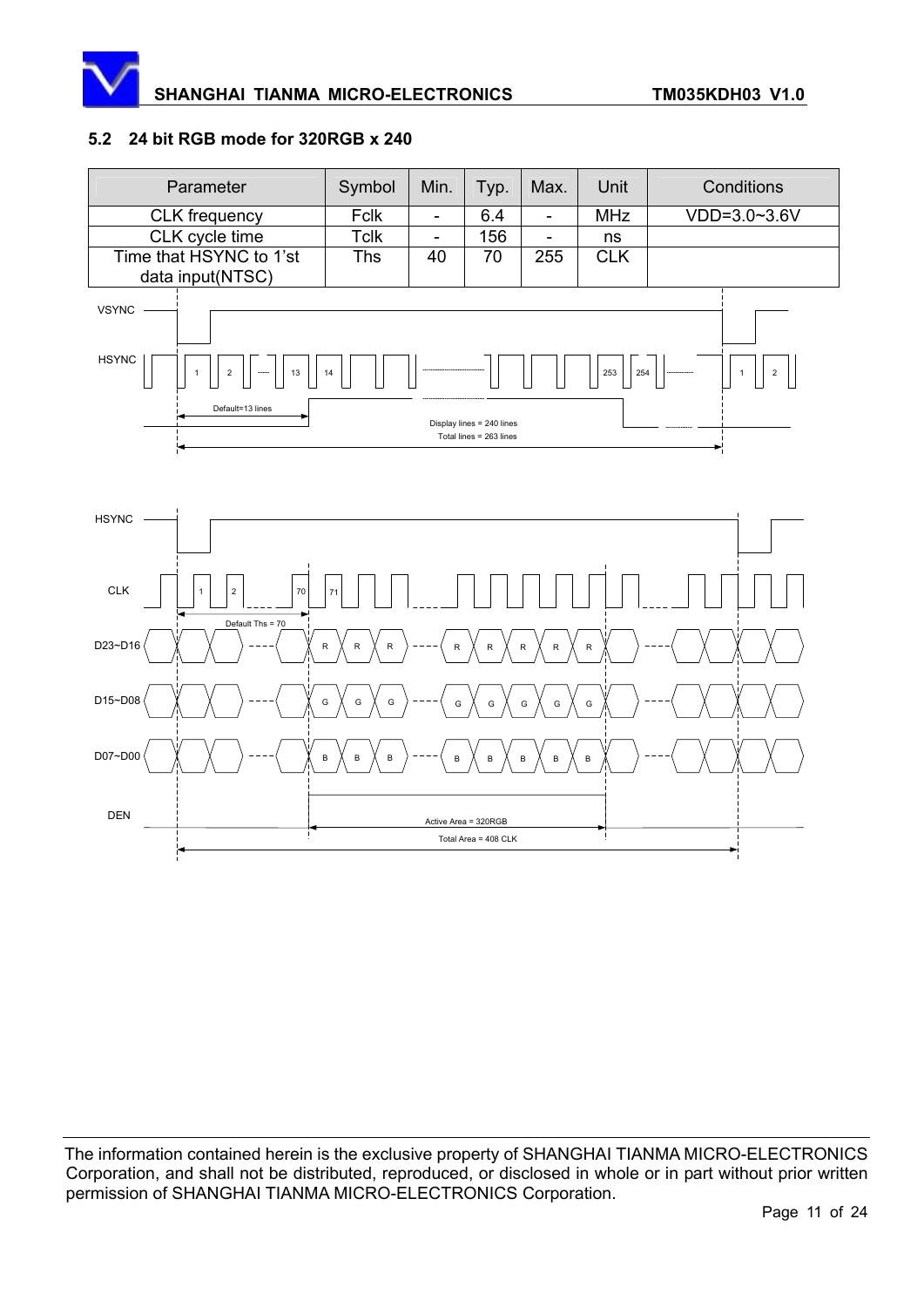| Parameter                                   | Symbol | Min.                     | Typ. | Max.                     | Unit       | Conditions   |  |  |
|---------------------------------------------|--------|--------------------------|------|--------------------------|------------|--------------|--|--|
| <b>CLK</b> frequency                        | Fclk   | $\overline{\phantom{a}}$ | 27   | $\overline{\phantom{0}}$ | <b>MHz</b> | VDD=3.0~3.6V |  |  |
| CLK cycle time                              | Tclk   | -                        | 37   | ٠                        | ns         |              |  |  |
| Time that HSYNC to 1'st<br>data input(NTSC) | ™hs    | 35                       | 70   | 255                      | <b>CLK</b> |              |  |  |

#### **5.3 8 bit RGB mode for 320RGB x 240**



#### **5.4 ITU-R BT 601**

| Parameter                                   | Symbol | Min. | Typ.     | Max. | Unit       | Conditions     |
|---------------------------------------------|--------|------|----------|------|------------|----------------|
| CLK frequency                               | Fclk   | -    | 24.54/27 | ۰    | <b>MHz</b> | $VDD=3.0~3.6V$ |
| CLK cycle time                              | Tclk   |      | 40/37    | ٠    | ns         |                |
| Time that HSYNC to 1'st<br>data input(PAL)  | Ths    | 128  | 264      |      | <b>CLK</b> |                |
| Time that HSYNC to 1'st<br>data input(NTSC) | Ths    | 128  | 244      | -    | CLK        |                |

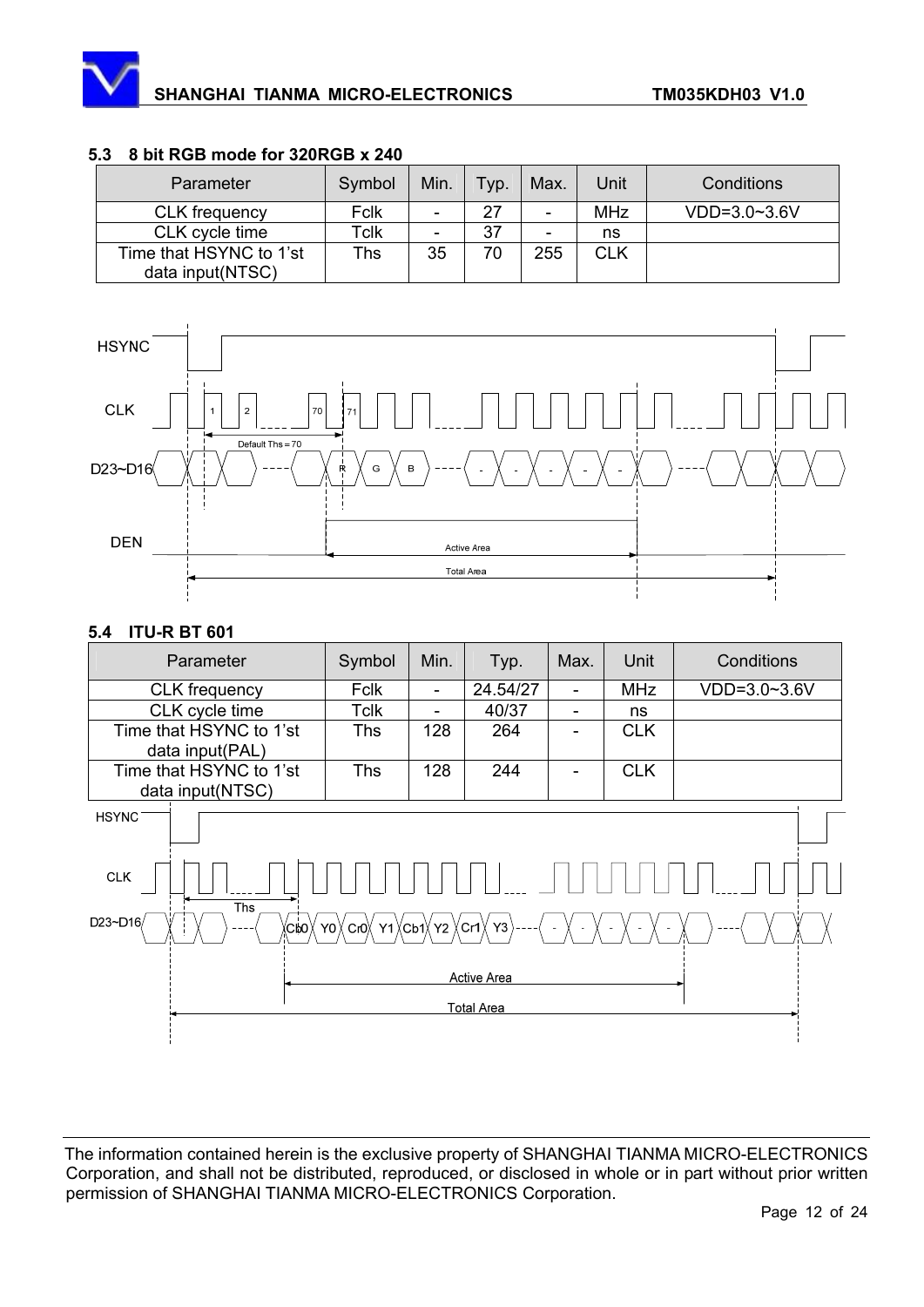#### **5.5 ITU-R BT 656**

| Parameter                                 | Symbol      | Min.                     | Typ. | Max. | Unit       | Conditions     |
|-------------------------------------------|-------------|--------------------------|------|------|------------|----------------|
| <b>CLK</b> frequency                      | <b>Fclk</b> | $\overline{\phantom{0}}$ | 27   | -    | <b>MHz</b> | $VDD=3.0~3.6V$ |
| CLK cycle time                            | Tclk        | $\qquad \qquad -$        | 37   | -    | ns         |                |
| Time that EVA to 1'st data<br>input(PAL)  | Ths         | 128                      | 288  |      | <b>CLK</b> |                |
| Time that EVA to 1'st data<br>input(NTSC) | Ths         | 128                      | 276  |      | <b>CLK</b> |                |



#### **5.6 3-wire serial communication AC timing**

| Parameter               | Symbol       | Min. | Typ. | Max. | Unit          | Conditions |
|-------------------------|--------------|------|------|------|---------------|------------|
| Serial clock            | <b>Tspck</b> | 320  |      |      | ns            |            |
| <b>SPCK pulse duty</b>  | Tscdut       | 40   | 50   | 60   | $\frac{0}{0}$ |            |
| Serial data setup time  | Tisu         | 120  |      |      | ns            |            |
| Serial data hold time   | Tihd         | 120  |      |      | ns            |            |
| Serial clock high/low   | Tssw         | 120  |      | -    | ns            |            |
| Chip select distinguish | Tcd          |      |      |      | us            |            |

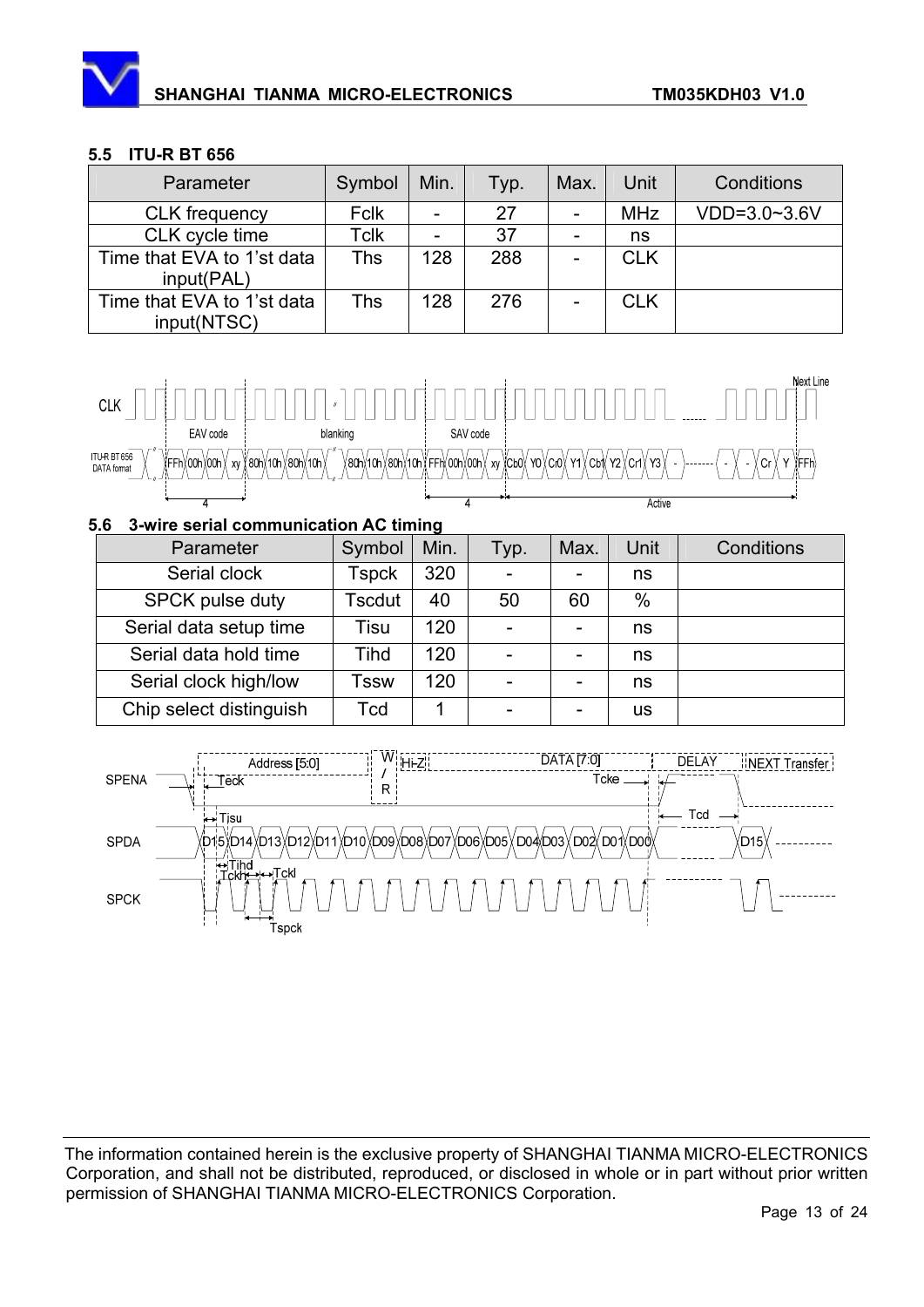

| 3-Wire Register |                  |                 | <b>Register Description</b> |                                                  |
|-----------------|------------------|-----------------|-----------------------------|--------------------------------------------------|
| D[15:8]         | Name             | Init            | R/W                         | <b>Function Description</b>                      |
| 000000b         | <b>R00</b>       | 07h             | R/W                         | System control register                          |
| 000001b         | R01              | 00h             | R/W                         | Timing Controller function register              |
| 000010b         | <b>R02</b>       | 03h             | R/W                         | Operation control register                       |
| 000011b         | R <sub>03</sub>  | CCh             | R/W                         | Input data Format control register               |
| 000100b         | R04              | 46h             | R/W                         | Source Timing delay control register             |
| 000101b         | <b>R05</b>       | 0 <sub>Dh</sub> | R/W                         | Gate Timing delay control register               |
| 000110b         | <b>R06</b>       | 00h             | R/W                         | Reserved                                         |
| 000111b         | <b>R07</b>       | 00h             | R/W                         | Internal function control register               |
| 001000b         | <b>R08</b>       | 08h             | R/W                         | RGB Contrast control register                    |
| 001001b         | <b>R09</b>       | 40h             | R/W                         | RGB Brightness control register                  |
| 001010b         | R <sub>0</sub> A | 88h             | R/W                         | Hue / Saturation control register                |
| 001011b         | R <sub>0</sub> B | 88h             | R/W                         | R / B Sub-Contrast control register              |
| 001100b         | R <sub>0</sub> C | 20h             | R/W                         | R Sub-Brightness control register                |
| 001101b         | R <sub>0</sub> D | 20h             | R/W                         | <b>B Sub-Brightness control register</b>         |
| 001110b         | <b>R0E</b>       | 68h             | R/W                         | <b>VCOMDC Level Control Register</b>             |
| 001111b         | R <sub>0</sub> F | A4h             | R/W                         | <b>VCOMAC Level Control Register</b>             |
| 010000b         | R <sub>10</sub>  | 04h             | R/W                         | VGAM2 level control register                     |
| 010001b         | R <sub>11</sub>  | 24h             | R/W                         | VGAM3/4 level control register                   |
| 010010b         | R <sub>12</sub>  | 24h             | R/W                         | VGAM5/6 level control register                   |
| 011110b         | R <sub>1</sub> E | 00h             | R/W                         | VCOMDC Trim function control register            |
| 100000b         | <b>R20</b>       | 00h             | R/W                         | Wide and narrow display mode control<br>register |

#### **5.7 3-Wire Control Registers List**

Note :

R03: c4h:ITU-R BT 656 Mode

c2h:ITU-R BT 601 Mode c8h:8 bit RGB Mode(HV Mode) c9h:8 bit RGB Mode(DE Mode) cch(default):24 bit RGB Mode (HV mode)

cdh:24 bit RGB Mode (DE mode)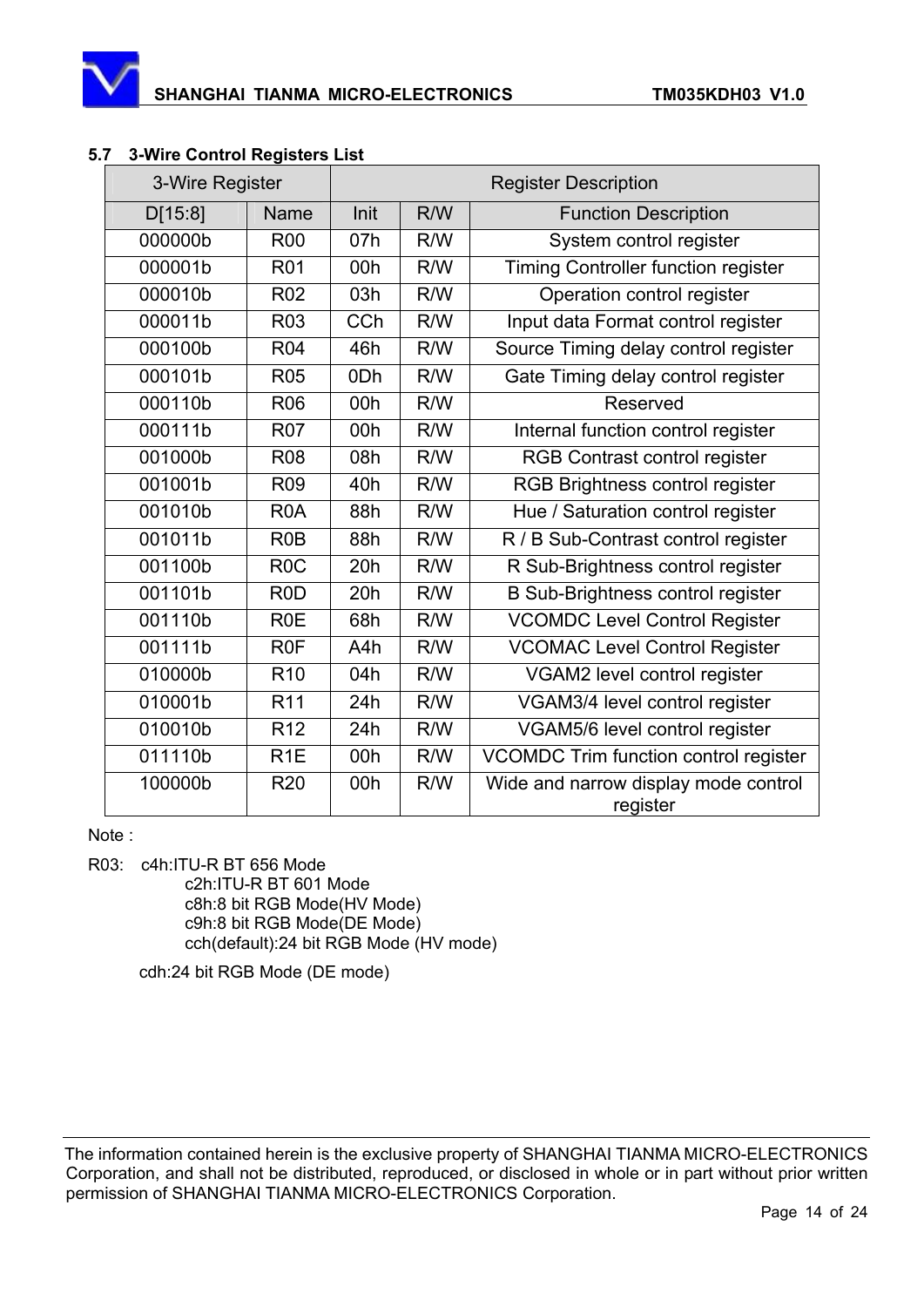

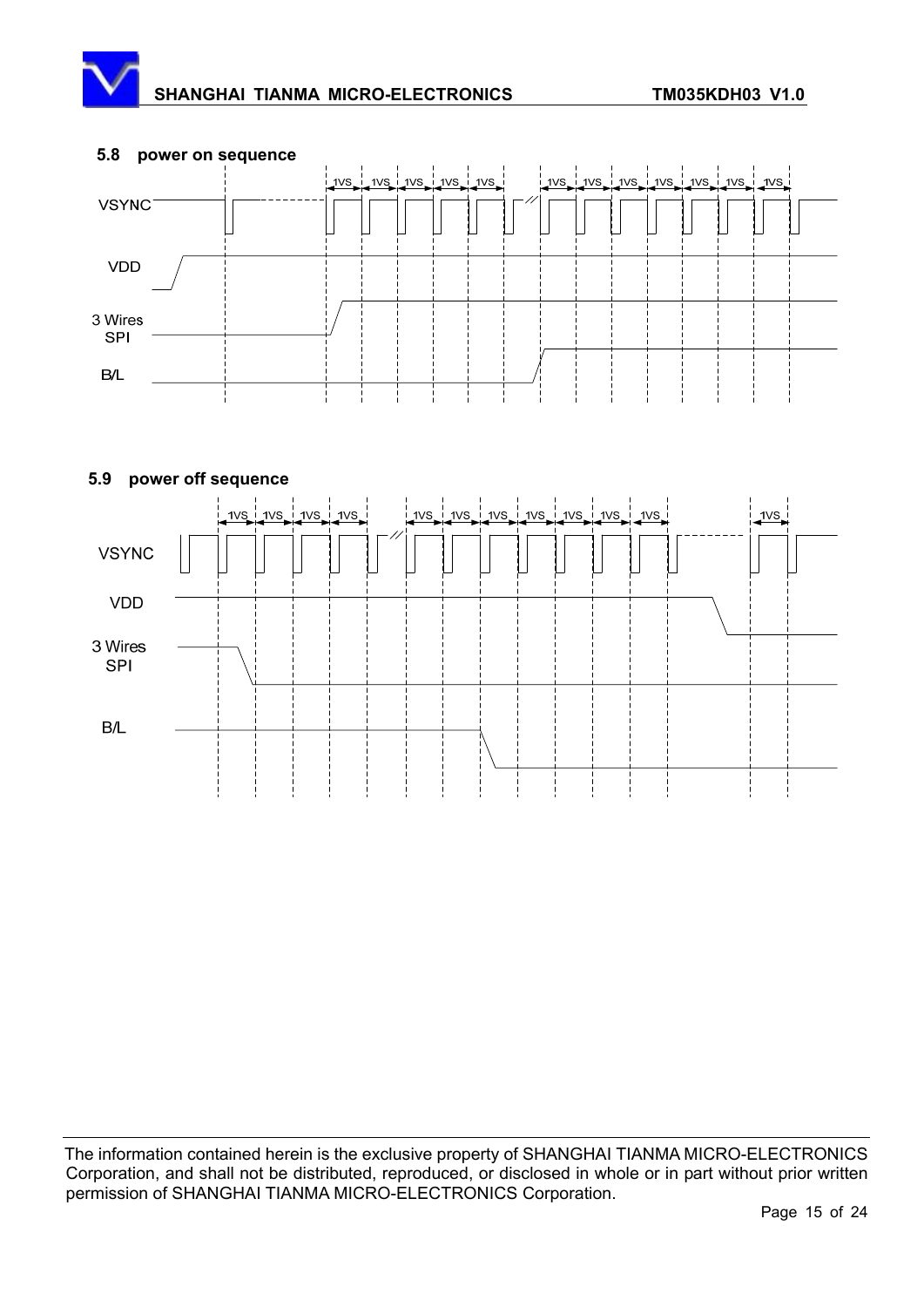

Ta= $25^\circ$ C

# **6 Optical Characteristics**

#### **6.1 Optical Specification**

| Item                  |                                                 | Symbol                | Condition          | Min   | Typ.  | Max.                       | Unit                 | Remark                     |
|-----------------------|-------------------------------------------------|-----------------------|--------------------|-------|-------|----------------------------|----------------------|----------------------------|
|                       |                                                 | $\theta T$            |                    | 30    | 40    |                            |                      |                            |
|                       |                                                 | $\theta$ B            | $CR \ge 10$        | 50    | 60    | $\overline{\phantom{a}}$   |                      |                            |
| <b>View Angles</b>    |                                                 | $\theta L$            |                    | 50    | 60    | $\overline{\phantom{0}}$   | Degree               | Note 2                     |
|                       |                                                 | $\theta R$            |                    | 50    | 60    | ÷,                         |                      |                            |
| <b>Contrast Ratio</b> | <b>CR</b><br>$\theta = 0^{\circ}$<br>200<br>350 |                       |                    |       |       | Note1<br>Note <sub>3</sub> |                      |                            |
| <b>Response Time</b>  |                                                 | $T_{ON}$<br>$T_{OFF}$ | 25°C               |       | 25    | 40                         | Note1<br>ms<br>Note4 |                            |
|                       | White                                           | X                     |                    | 0.260 | 0.310 | 0.360                      |                      |                            |
|                       |                                                 | у                     | Backlight is<br>on | 0.283 | 0.333 | 0.383                      |                      |                            |
|                       | <b>RED</b>                                      | X                     |                    | 0.574 | 0.624 | 0.674                      |                      |                            |
| Chromaticity          |                                                 | у                     |                    | 0.318 | 0.368 | 0.418                      |                      | Note <sub>5</sub> ,        |
|                       | <b>GREEN</b>                                    | X                     |                    | 0.300 | 0.350 | 0.400                      |                      | Note1                      |
|                       |                                                 | у                     |                    | 0.500 | 0.550 | 0.600                      |                      |                            |
|                       | <b>BLUE</b>                                     | X                     |                    | 0.093 | 0.143 | 0.193                      |                      |                            |
|                       |                                                 | у                     |                    | 0.069 | 0.119 | 0.169                      |                      |                            |
| Uniformity            |                                                 | U                     |                    | 75    | 80    |                            | $\%$                 | Note1<br>Note <sub>6</sub> |
| <b>NTSC</b>           |                                                 |                       |                    |       | 50    |                            | %                    | Note 5                     |
| Luminance             |                                                 | L                     |                    | 240   | 300   |                            | $\text{cd/m}^2$      | Note1<br>Note7             |

Test Conditions:

- 1.  $V_F = 3.2V$ ,  $I_F = 20mA(LED current)$ , the ambient temperature is 25°C.
- 2. The test systems refer to Note 1 and Note2.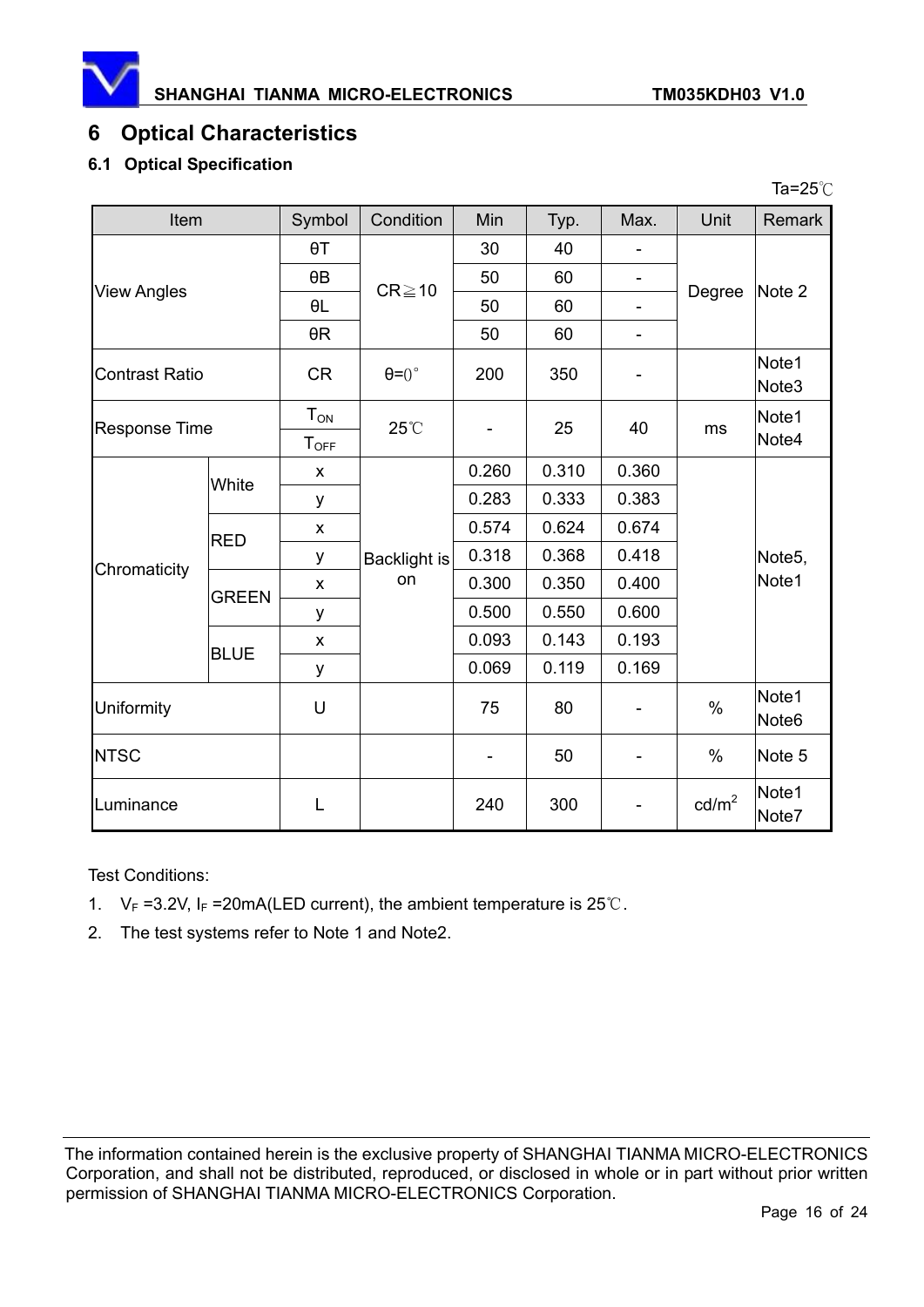Note 1: Definition of optical measurement system.

The optical characteristics should be measured in dark room. After 5 minutes operation, the optical properties are measured at the center point of the LCD screen. All input terminals LCD panel must be ground when measuring the center area of the panel.



Note 2: Definition of viewing angle range and measurement system.

viewing angle is measured at the center point of the LCD by CONOSCOPE(ergo-80).



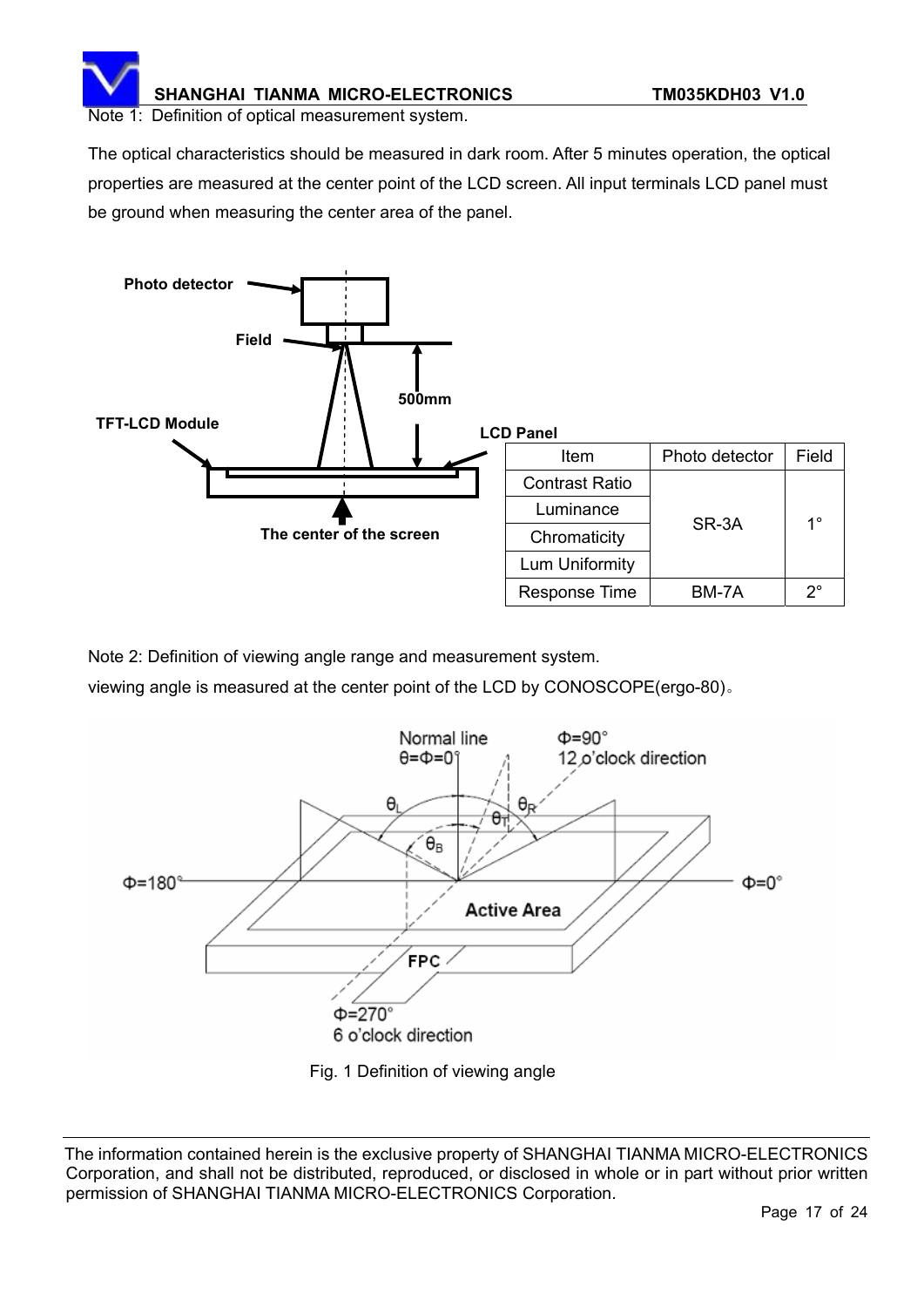Note 3: Definition of contrast ratio

Luminance measured when LCD is on the "White" state Contrast ratio  $(CR)$  = Luminance measured when LCD is on the "Black" state "White state ":The state is that the LCD should driven by Vwhite.

"Black state": The state is that the LCD should driven by Vblack.

Vwhite: To be determined Vblack: To be determined.

#### Note 4: Definition of Response time

The response time is defined as the LCD optical switching time interval between "White" state and "Black" state. Rise time (TON) is the time between photo detector output intensity changed from 90% to 10%. And fall time (TOFF) is the time between photo detector output intensity changed from 10% to 90%.



Note 5: Definition of color chromaticity (CIE1931) Color coordinates measured at center point of LCD.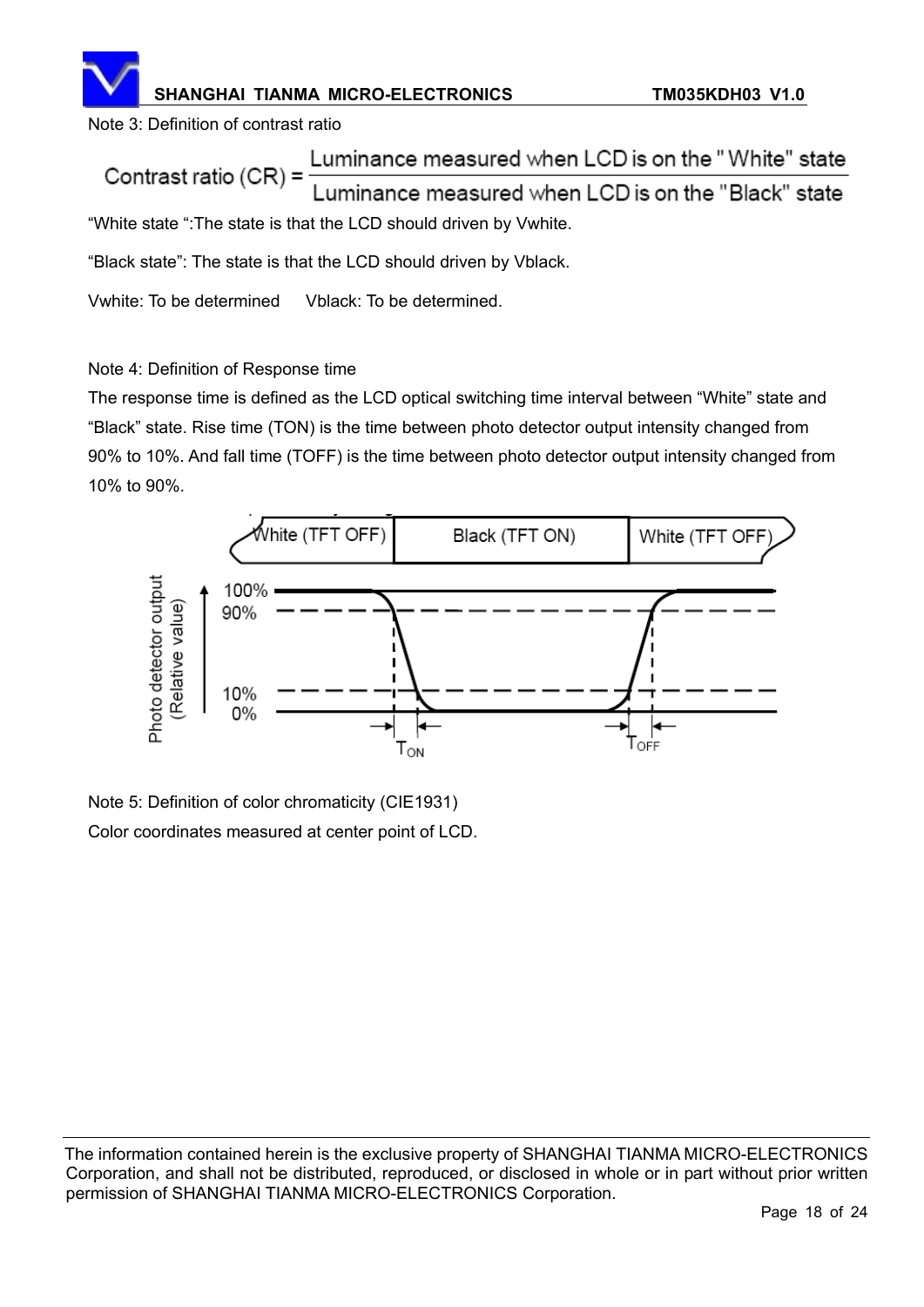Note 6: Definition of Luminance Uniformity

Active area is divided into 9 measuring areas (Refer Fig. 2). Every measuring point is placed at the center of each measuring area.

Luminance Uniformity $(U)$  = Lmin/ Lmax

L-------Active area length W----- Active area width



Fig. 2 Definition of uniformity

Lmax: The measured maximum luminance of all measurement position.

Lmin: The measured minimum luminance of all measurement position.

Note 7: Definition of Luminance :

Measure the luminance of white state at center point.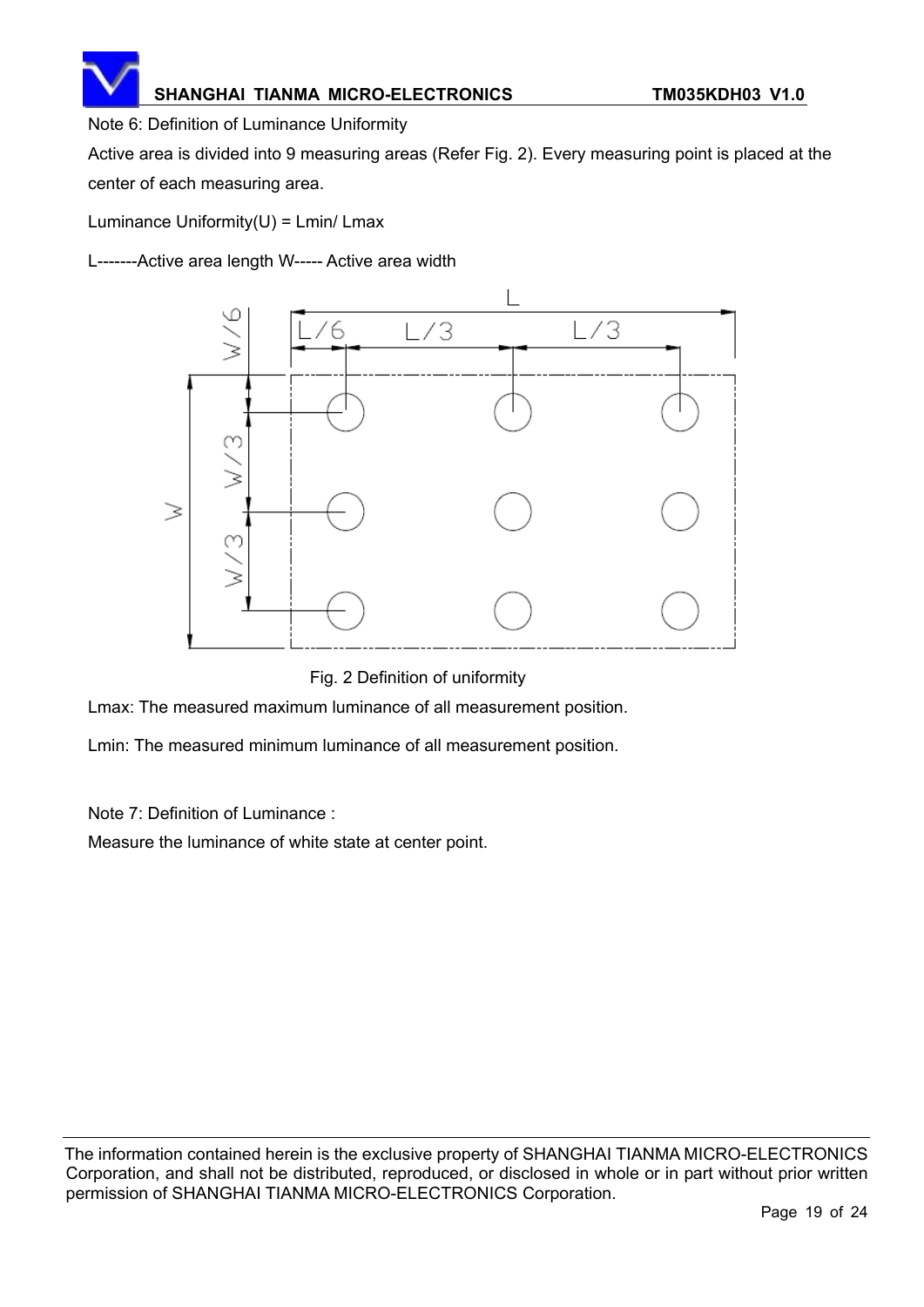

# **7 Environmental / Reliability Tests**

| No             | <b>Test Item</b>                                        | <b>Condition</b>                                                                                                                               | <b>Remarks</b>                                                                           |
|----------------|---------------------------------------------------------|------------------------------------------------------------------------------------------------------------------------------------------------|------------------------------------------------------------------------------------------|
|                | High<br>Temperature<br>Operation                        | Ts=+60℃,240hrs                                                                                                                                 | Note1<br>IEC60068-2-2, GB2423.2-89                                                       |
| $\overline{2}$ | Low Temperature<br>Operation                            | Ta=-20℃,240hrs                                                                                                                                 | Note 2, IEC60068-2-1<br>GB2423.1-89                                                      |
| 3              | High<br>Temperature<br>Storage                          | Ta=+70℃,240hrs                                                                                                                                 | IEC60068-2-2,<br>GB2423.2-89                                                             |
|                | Low Temperature<br>Storage                              | Ta=-30°C, 240hrs                                                                                                                               | IEC60068-2-1<br>GB2423.1-89                                                              |
| 5              | High<br>Temperature<br>୪<br>Humidity<br>High<br>Storage | +60℃,90% RH max,160 hours                                                                                                                      | IEC60068-2-3,<br>GB/T2423.3-2006                                                         |
| 6              | Thermal<br>(Non-operation)                              | Shock - 30°C 30 min~+70°C 30 min,<br>Change time: 5min, 30 Cycle.                                                                              | Start with cold temperature, end<br>with high temperature<br>IEC60068-2-14, GB2423.22-87 |
|                | <b>Electro Static</b><br>Discharge<br>(Operation)       | C=150pF, $R=330\Omega$ , 5points/panel<br>Air:±8KV,5times;Contact:±4KV,5times;<br>Environment:15°C $\sim$ 35°C,30%<br>60%,86Kpa $\sim$ 106Kpa) | IEC61000-4-2<br>$\sim$ GB/T17626.2-1998                                                  |
| $\mathsf{a}$   | Vibration<br>(Non-operation)                            | Frequency<br>range:10~55Hz,Stroke:1.5mm<br>Sweep:10Hz~55Hz~10Hz 2 hours for each GB/T2423.10-1995<br>direction of X.Y.Z.(package condition)    | IEC60068-2-6                                                                             |
| 9              | Shock<br>(Non-operation)                                | 60G 6ms, ± X,± Y,± Z 3times for each IEC60068-2-27<br>direction                                                                                | GB/T2423.5-1995                                                                          |
| 10             | Package<br>Drop Test                                    | Height:80 cm,1 corner, 3 edges, 6 surfaces                                                                                                     | IEC60068-2-32<br>GB/T2423.8-1995                                                         |

Note1: Ts is the temperature of panel's surface.

Note2: Ta is the ambient temperature of sample.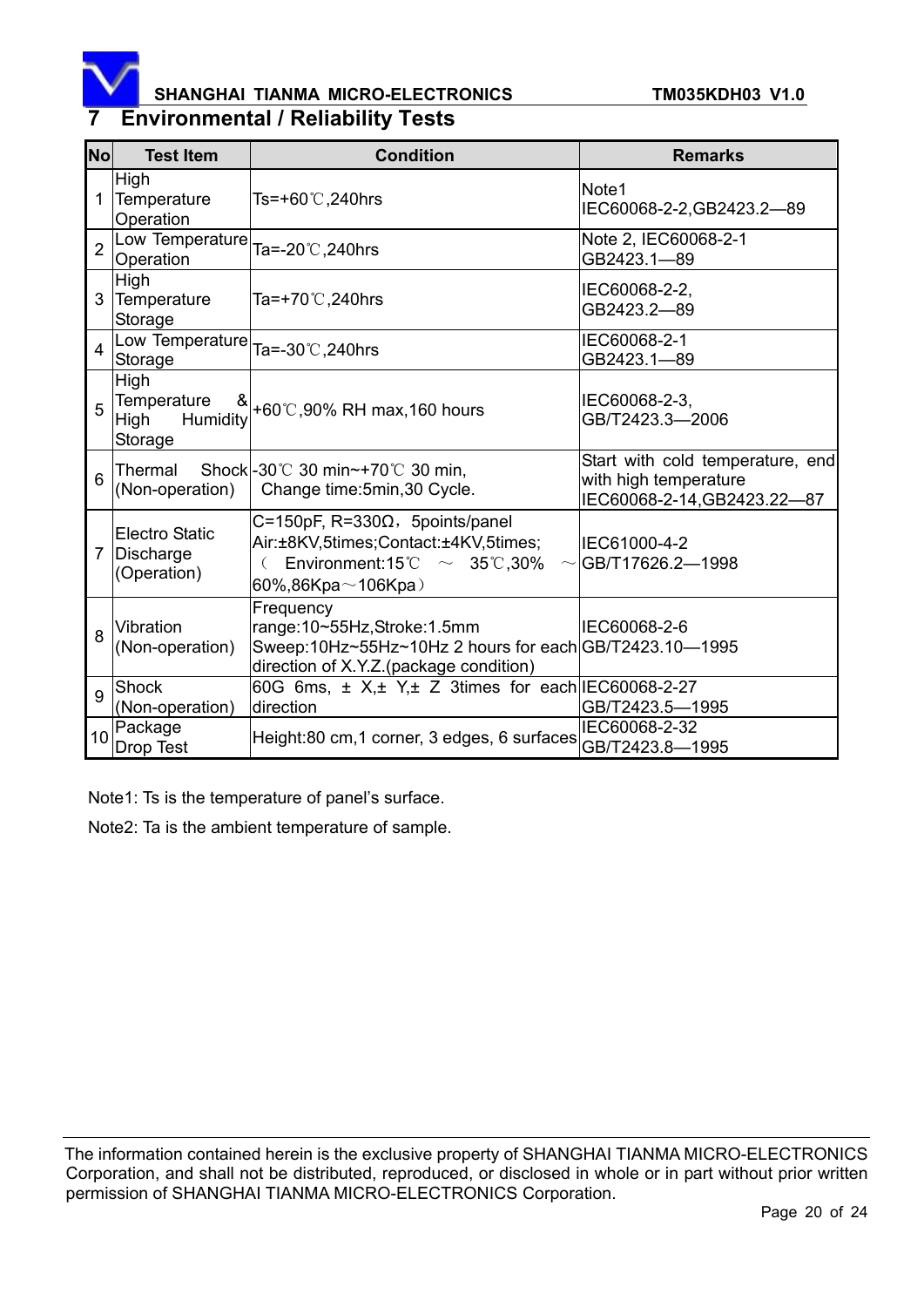

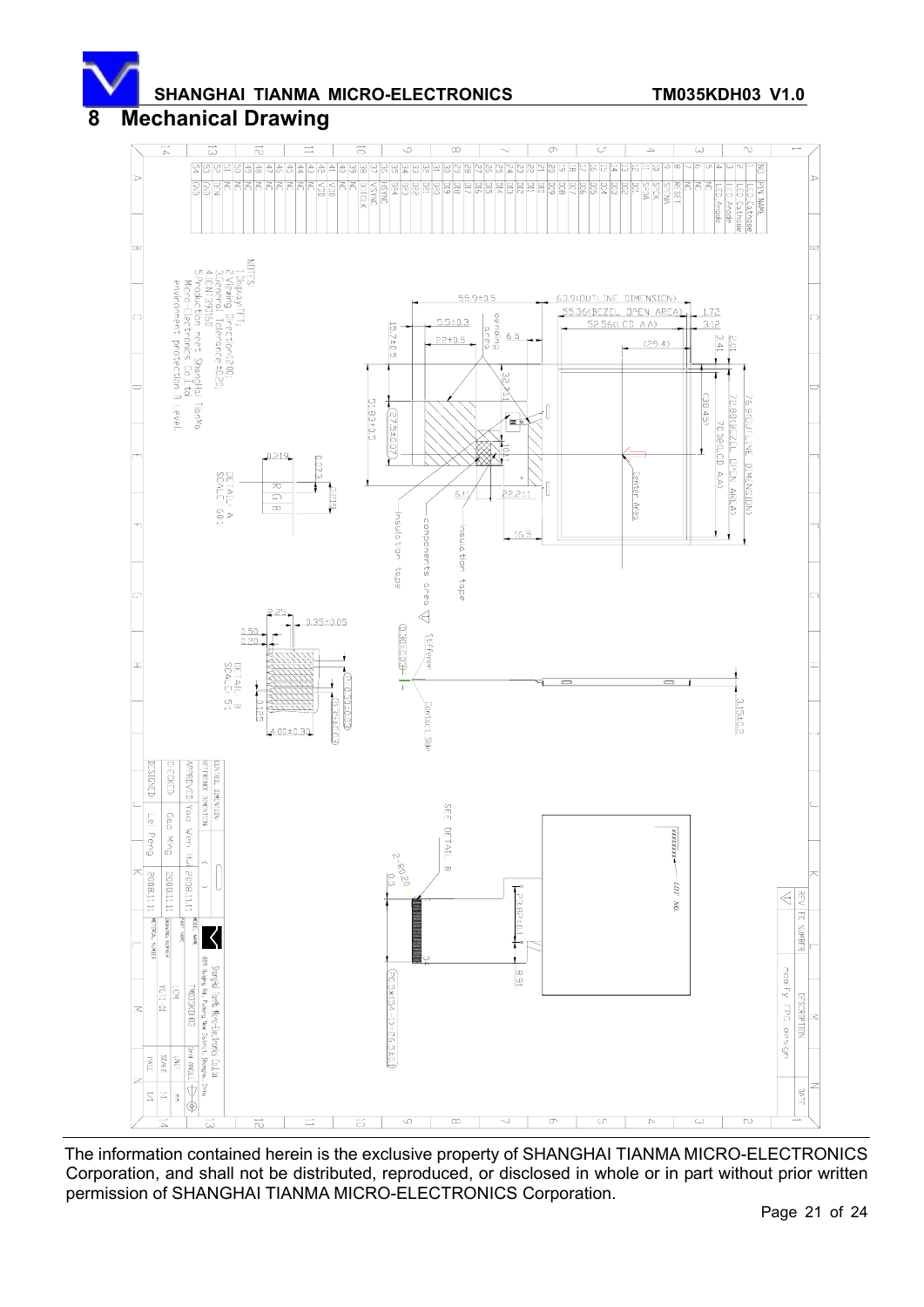

## **9 Packing Drawing**

LCM quantity per Partition: 3rows x 28 pcs = 84 pcs Total quantity in carton: 2 layers x 84 pcs per partition= 168





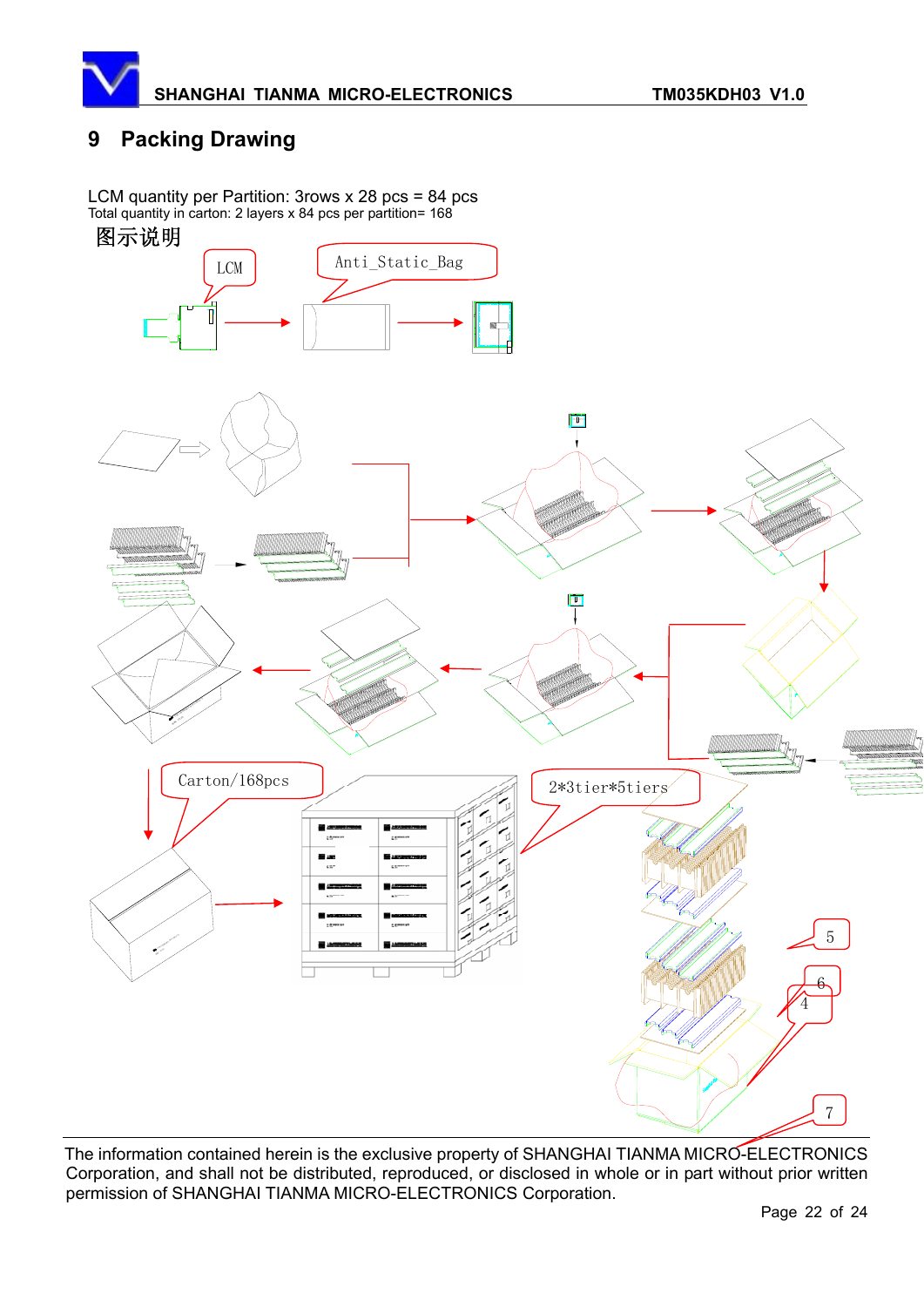

Per carton:

| N<br>$\mathbf O$ | Item                        | Model<br>(Material)     | Dimensions(mm) Weight(K) | Unit<br>g) | Quantity       | <b>Remark</b>   |  |  |
|------------------|-----------------------------|-------------------------|--------------------------|------------|----------------|-----------------|--|--|
| 1                | <b>LCM</b><br>module        | <b>TS035KA</b><br>AVD03 | 86.65*126.8*3.15         | 0.029      | 168            |                 |  |  |
| $\overline{2}$   | Partition                   | Corrugate<br>d Paper    | 513*333*106              |            | $\overline{2}$ |                 |  |  |
| 3                | Anti-Stati<br>c Bag         | <b>PE</b>               | 155*85*0.05              |            | 168            | Anti-stat<br>ic |  |  |
| $\overline{4}$   | Dust-Pro<br>of Bag          | <b>PE</b>               |                          | 0.0600     | 1              |                 |  |  |
| 5                | Partition<br>$\overline{2}$ | Corrugate<br>d Paper    | 505*332*4.00             |            | 3              |                 |  |  |
| 6                | Corrugat<br>ed Bar          | Corrugate<br>d Paper    | 513*117*4                |            | 12             |                 |  |  |
| $\overline{7}$   | Carton                      | Corrugate<br>d Paper    | 530*350*250              | 1.1000     | 1              |                 |  |  |
| 8                | <b>Total</b><br>weight      | TBD±5%                  |                          |            |                |                 |  |  |